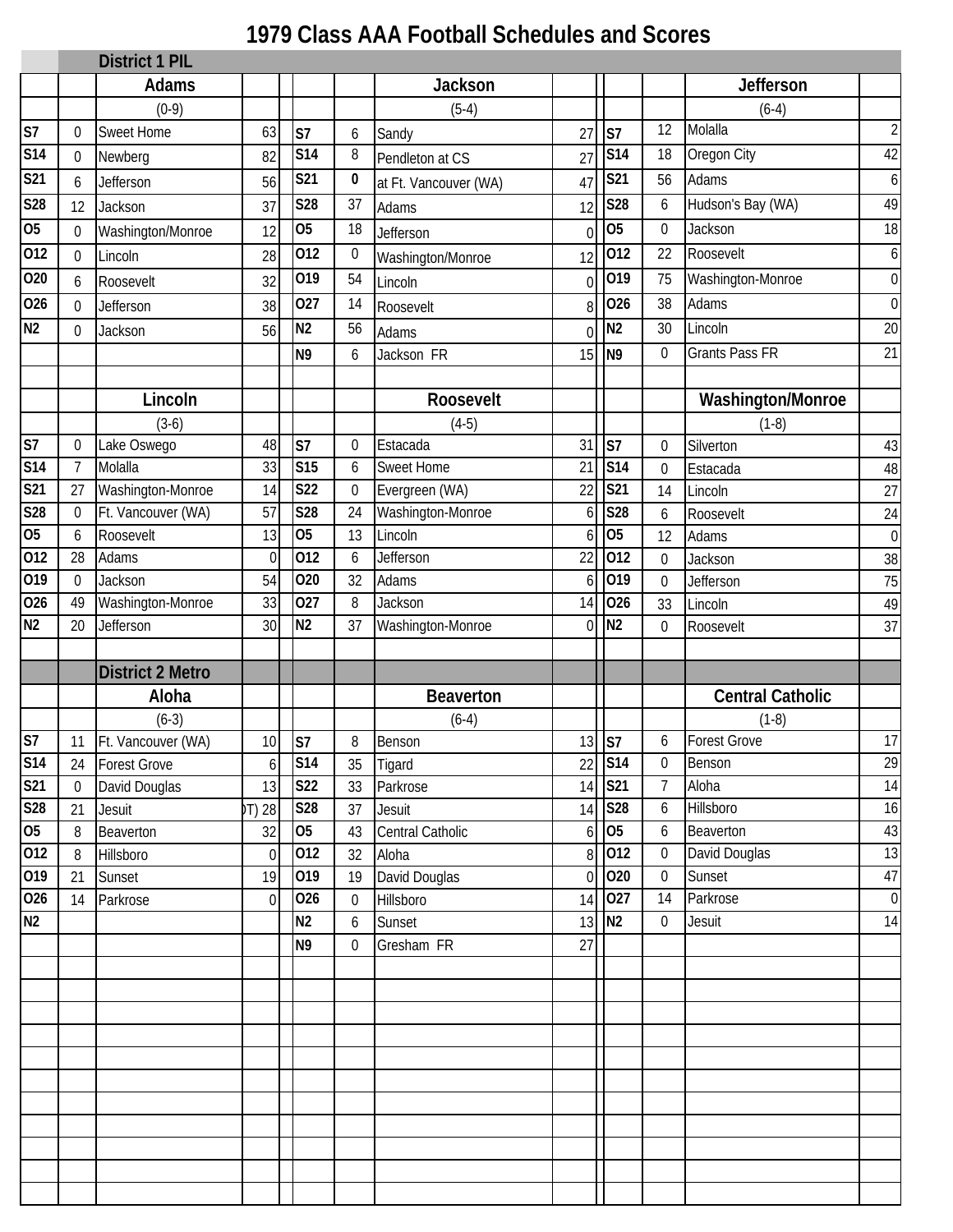|                         |                | <b>David Douglas</b>     |                |                         |                  |                          |                |                     |                | Hillsboro                |                     |
|-------------------------|----------------|--------------------------|----------------|-------------------------|------------------|--------------------------|----------------|---------------------|----------------|--------------------------|---------------------|
|                         |                | $(5-5)$                  |                |                         |                  |                          |                |                     |                | $(3-6)$                  |                     |
| S7                      | $\mathbf 0$    | Tigard                   | 10             |                         |                  |                          |                | S7                  | 8              | Grant                    | 34                  |
| <b>S14</b>              | 33             | Madison                  | $14$ #         |                         |                  |                          |                | <b>S14</b>          | 8              | Hudson's Bay             | 42                  |
| S <sub>21</sub>         | $\overline{3}$ | Sunset                   | $20 \#$        |                         |                  |                          |                | S21                 | 20             | Jesuit                   | $\overline{21}$     |
| <b>S28</b>              | 13             | Aloha                    | 0              |                         |                  |                          |                | <b>S28</b>          | 16             | <b>Central Catholic</b>  | 6                   |
| <b>O6</b>               | 24             | Parkrose                 | 23#            |                         |                  |                          |                | 05                  | 8              | Sunset                   | 14                  |
| 012                     | 13             | <b>Central Catholic</b>  | 0              |                         |                  |                          |                | 012                 | 28             | Parkrose                 | $\overline{7}$      |
| 019                     | 0              | Beaverton                | 19#            |                         |                  |                          |                | 019                 | $\mathbf 0$    | Aloha                    | 8                   |
| 026                     | $\overline{7}$ | Jesuit                   | 14#            |                         |                  |                          |                | 026                 | 14             | Beaverton                | $\boldsymbol{0}$    |
| N <sub>2</sub>          | 27             | Hillsboro                | 3              |                         |                  |                          |                | N <sub>2</sub>      | 3              | David Douglas            | $\overline{27}$     |
| N <sub>9</sub>          | $\overline{7}$ | Medford fr               | 24#            |                         |                  |                          |                |                     |                |                          |                     |
|                         |                |                          |                |                         |                  |                          |                |                     |                |                          |                     |
|                         |                | <b>Jesuit</b>            |                |                         |                  | Parkrose                 |                |                     |                | <b>Sunset</b>            |                     |
|                         |                | $(7-3)$                  |                |                         |                  | $(0-9)$                  |                |                     |                | $(7-3)$                  |                     |
| S7                      | 6              | Wilson                   | 7              | S7                      | 26               | Madison                  | 31             | S7                  | 9              | Kelso (WA)               | 7                   |
| <b>S14</b>              | 16             | Canby                    | 6              | S <sub>14</sub>         | 22               | Sandy                    | DT) 25         | <b>S14</b>          | 20             | McMinnville              | $\boldsymbol{0}$    |
| S21                     | 21             | Hillsboro                | 20<br>T)       | S22                     | 14               | Beaverton                | 33             | S21                 | 20             | David Douglas            | 3                   |
| S28                     | 6              | Beaverton                | 16             | $\overline{\text{S28}}$ | $\mathbf 0$      | Sunset                   | 42             | S28                 | 42             | Parkrose                 | $\boldsymbol{0}$    |
| 05                      | 28             | Aloha                    | T)<br>21       | O <sub>6</sub>          | 23               | David Douglas            | 24             | 05                  | 14             | Hillsboro                | 8                   |
| $\overline{012}$        | 13             | Sunset                   | )T)<br>6       | 012                     | $\overline{7}$   | Hillsboro                | 28             | 012                 | 6              | Jesuit                   | 13                  |
| 020                     |                |                          |                | 020                     | $\overline{7}$   |                          | 28             | 020                 | 47             |                          |                     |
| 026                     | 28             | Parkrose                 |                | 027                     |                  | Jesuit                   |                | 026                 |                | Central Catholic         | $\mathbf 0$         |
|                         | 14             | David Douglas            | $\overline{7}$ |                         | $\mathbf 0$      | Central Catholic         | 14             |                     | 19             | Aloha                    | 21                  |
| N <sub>2</sub>          | 14             | Central Catholic         | $\mathbf 0$    | N <sub>2</sub>          | $\boldsymbol{0}$ | Aloha                    | 14             | N <sub>2</sub>      | 13             | Beaverton                | 6                   |
| N <sub>9</sub>          | $\overline{7}$ | Marshfield FR            | 28             |                         |                  |                          |                | N <sub>9</sub>      | 17             | Ontario FR               | $\overline{20}$     |
|                         |                |                          |                |                         |                  |                          |                |                     |                |                          |                     |
|                         |                |                          |                |                         |                  |                          |                |                     |                |                          |                     |
|                         |                | District 3 Mt. Hood      |                |                         |                  |                          |                |                     |                |                          |                     |
|                         |                | <b>Barlow</b>            |                |                         |                  | Centennial               |                |                     |                | Clackamas                |                     |
|                         |                | $(8-4)$                  |                |                         |                  | $(6-3)$                  |                |                     |                | $(5-4)$                  |                     |
| S <sub>7</sub>          | 13             | Putnam                   | $\overline{0}$ | S7                      | 17               | Milwaukie                |                | $21$ S <sub>7</sub> | 13             | <b>Hood River Valley</b> | 7                   |
| S15                     | $\overline{7}$ | Milwaukie                | 27             | S14                     | 20               | Gresham                  | 13             | S <sub>14</sub>     | 6              | The Dalles               | 16                  |
| <b>S21</b>              | 23             | Centennial               | 21             | S21                     | 21               | <b>Barlow</b>            | 23             | S <sub>21</sub>     | $\mathbf 0$    | Reynolds                 | 41                  |
| $\overline{\text{S28}}$ | 10             | Gresham                  | 48             | S <sub>28</sub>         | 35               | <b>Hood River Valley</b> | 13             | S29                 | 21             | Columbia                 | 14                  |
| 05                      | 22             | <b>Hood River Valley</b> | 25             | 05                      | 21               | The Dalles               | 13             | 05                  | $\mathbf 0$    | Gresham                  | $\overline{18}$     |
| 011                     | 41             | The Dalles               | 12             | 012                     | 20               | Reynolds                 | T) 19 011      |                     | 20             | Putnam                   | 13                  |
| 019                     | 20             | Reynolds                 | 8              | 019                     | 15               | Columbia                 | $\overline{0}$ | 019                 | $\overline{7}$ | Milwaukie                | $\overline{\omega}$ |
| 026                     | 12             | Columbia                 | 6              | 026                     | $\boldsymbol{0}$ | Clackamas                | 13             | 026                 | 13             | Centennial               | $\boldsymbol{0}$    |
| N <sub>2</sub>          | 7              | Clackamas                | $\mathbf 0$    | N <sub>2</sub>          | 20               | Putnam                   | 10             | N <sub>2</sub>      | $\overline{0}$ | <b>Barlow</b>            | $\overline{7}$      |
| N <sub>9</sub>          | 18             | West Linn FR             | 6              |                         |                  |                          |                |                     |                |                          |                     |
| N <sub>16</sub>         | 35             | Pendleton SR             | 28             |                         |                  |                          |                |                     |                |                          |                     |
| N23                     | $\overline{0}$ | Grants Pass QF           | 14             |                         |                  |                          |                |                     |                |                          |                     |
|                         |                |                          |                |                         |                  |                          |                |                     |                |                          |                     |
|                         |                |                          |                |                         |                  |                          |                |                     |                |                          |                     |
|                         |                |                          |                |                         |                  |                          |                |                     |                |                          |                     |
|                         |                |                          |                |                         |                  |                          |                |                     |                |                          |                     |
|                         |                |                          |                |                         |                  |                          |                |                     |                |                          |                     |
|                         |                |                          |                |                         |                  |                          |                |                     |                |                          |                     |
|                         |                |                          |                |                         |                  |                          |                |                     |                |                          |                     |
|                         |                |                          |                |                         |                  |                          |                |                     |                |                          |                     |
|                         |                |                          |                |                         |                  |                          |                |                     |                |                          |                     |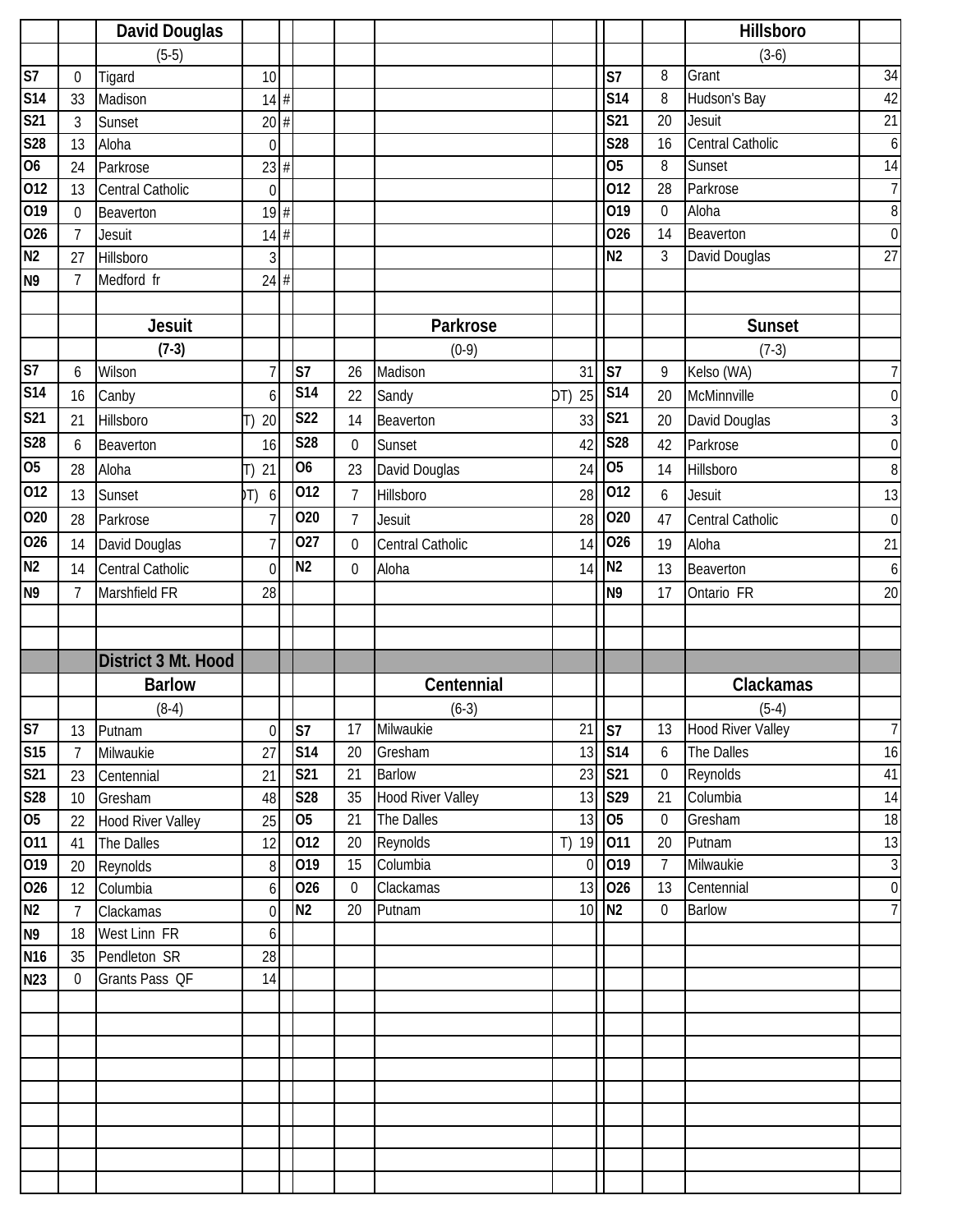|                          |                  | Columbia                 |                 |                         |    |                          |                |                  |                | Gresham                  |                  |
|--------------------------|------------------|--------------------------|-----------------|-------------------------|----|--------------------------|----------------|------------------|----------------|--------------------------|------------------|
|                          |                  | $(0-9)$                  |                 |                         |    |                          |                |                  |                | $(9-2)$                  |                  |
| S <sub>7</sub>           | $\overline{7}$   | The Dalles               | 23              |                         |    |                          |                | S7               | 20             | Reynolds                 | $\boldsymbol{0}$ |
| <b>S14</b>               | 20               | Reynolds                 | 34              |                         |    |                          |                | <b>S14</b>       | 13             | Centennial               | 20               |
| S <sub>21</sub>          | $\mathbf 0$      | Gresham                  | 41              |                         |    |                          |                | $\overline{S21}$ | 41             | Columbia                 | $\boldsymbol{0}$ |
| S29                      | 14               | Clackamas                | 21              |                         |    |                          |                | S28              | 48             | <b>Barlow</b>            | 10               |
| 05                       | 0                | Putnam                   | 35              |                         |    |                          |                | 05               | 18             | Clackamas                | $\boldsymbol{0}$ |
| 011                      | 0                | Milwaukie                | 21              |                         |    |                          |                | 011              | 29             | <b>Hood River Valley</b> | $\overline{7}$   |
| 019                      | $\boldsymbol{0}$ | Centennial               | 15              |                         |    |                          |                | 019              | $\overline{1}$ | Putnam                   | $\overline{0}$   |
| 026                      | 6                | <b>Barlow</b>            | 12              |                         |    |                          |                | 026              | 33             | The Dalles               | 13               |
| N <sub>2</sub>           | $\mathbf 0$      | <b>Hood River Valley</b> | 54              |                         |    |                          |                | N <sub>2</sub>   | 20             | Milwaukie                | $\boldsymbol{6}$ |
|                          |                  |                          |                 |                         |    |                          |                | N <sub>9</sub>   | 27             | Beaverton FR             | $\boldsymbol{0}$ |
|                          |                  |                          |                 |                         |    |                          |                | N <sub>16</sub>  | 24             | Corvallis SR             | 42               |
|                          |                  |                          |                 |                         |    |                          |                |                  |                |                          |                  |
|                          |                  | <b>Hood River Valley</b> |                 |                         |    |                          |                |                  |                | Milwaukie                |                  |
|                          |                  | $(4-5)$                  |                 |                         |    |                          |                |                  |                | $(6-4)$                  |                  |
| S7                       | 7                | Clackamas                | 13              |                         |    |                          |                | S7               | 21             | Centennial               | 17               |
| <b>S14</b>               | 48               | Putnam                   | 28              |                         |    |                          |                | <b>S14</b>       | 27             | <b>Barlow</b>            | $\overline{17}$  |
| S <sub>21</sub>          | 13               | Milwaukie                | 28              |                         |    |                          |                | S21              | 28             | <b>Hood River Valley</b> | 13               |
| S28                      | 13               | Centennial               | 35              |                         |    |                          |                | S28              | 14             | The Dalles               | 13               |
| 05                       | 25               | <b>Barlow</b>            | $\overline{22}$ |                         |    |                          |                | 05               | 22             | Reynolds                 | 25               |
| 011                      | 7                | Gresham                  | 29              |                         |    |                          |                | 011              | 21             | Columbia                 | $\boldsymbol{0}$ |
| 019                      | 20               | The Dalles               | 23              |                         |    |                          |                | 019              | $\mathfrak{Z}$ | Clackamas                | $\overline{7}$   |
| 027                      | 35               | Reynolds                 | 21              |                         |    |                          |                | 026              | 18             | Putnam                   | $\overline{13}$  |
| N <sub>2</sub>           | 54               | Columbia                 | $\mathbf{0}$    |                         |    |                          |                | N <sub>2</sub>   | 6              | Gresham                  | $\overline{20}$  |
|                          |                  |                          |                 |                         |    |                          |                | N <sub>9</sub>   | 16             | Churchill FR             | 27               |
|                          |                  |                          |                 |                         |    |                          |                |                  |                |                          |                  |
|                          |                  | Putnam                   |                 |                         |    | Reynolds                 |                |                  |                | <b>The Dalles</b>        |                  |
|                          |                  | $(2-7)$                  |                 |                         |    | $(4-5)$                  |                |                  |                | $(3-6)$                  |                  |
| $\overline{\mathsf{S}7}$ | 0                | <b>Barlow</b>            | 13              | S7                      | 0  | Gresham                  |                | 20 S7            | 23             | Columbia                 | $\overline{7}$   |
| <b>S14</b>               | 28               | <b>Hood River Valley</b> | 48              | <b>S14</b>              | 34 | Columbia                 |                | 20 S15           | 16             | Clackamas                | $\boldsymbol{6}$ |
| <b>S21</b>               | 14               | The Dalles               | $\mathbf 0$     | S21                     | 41 | Clackamas                | $\overline{0}$ | S <sub>21</sub>  | $\mathbf 0$    | Putnam                   | 14               |
| <b>S28</b>               | 12               | Reynolds                 | 24              | $\overline{\text{S28}}$ | 34 | Putnam                   | 12             | S28              | 13             | Milwaukie                | 14               |
| 05                       | 35               | Columbia                 | $\mathbf 0$     | $\overline{05}$         | 25 | Milwaukie                | 22             | 05               | 13             | Centennial               | $\overline{21}$  |
| 011                      | 13               | Clackamas                | 20              | 012                     | 19 | Centennial               | 20             | 011              | 12             | <b>Barlow</b>            | 41               |
| 019                      | $\mathbf 0$      | Gresham                  | 7               | 019                     | 8  | <b>Barlow</b>            | 20             | 019              | 23             | <b>Hood River Valley</b> | $\overline{20}$  |
| 026                      | 13               | Milwaukie                | 18              | 027                     | 21 | <b>Hood River Valley</b> | 35             | 026              | 13             | Gresham                  | 33               |
| N <sub>2</sub>           | 10               | Centennial               | 20              | N <sub>2</sub>          | 19 | The Dalles               | $\overline{0}$ | N <sub>2</sub>   | $\overline{0}$ | Reynolds                 | $\overline{19}$  |
|                          |                  |                          |                 |                         |    |                          |                |                  |                |                          |                  |
|                          |                  |                          |                 |                         |    |                          |                |                  |                |                          |                  |
|                          |                  |                          |                 |                         |    |                          |                |                  |                |                          |                  |
|                          |                  |                          |                 |                         |    |                          |                |                  |                |                          |                  |
|                          |                  |                          |                 |                         |    |                          |                |                  |                |                          |                  |
|                          |                  |                          |                 |                         |    |                          |                |                  |                |                          |                  |
|                          |                  |                          |                 |                         |    |                          |                |                  |                |                          |                  |
|                          |                  |                          |                 |                         |    |                          |                |                  |                |                          |                  |
|                          |                  |                          |                 |                         |    |                          |                |                  |                |                          |                  |
|                          |                  |                          |                 |                         |    |                          |                |                  |                |                          |                  |
|                          |                  |                          |                 |                         |    |                          |                |                  |                |                          |                  |
|                          |                  |                          |                 |                         |    |                          |                |                  |                |                          |                  |
|                          |                  |                          |                 |                         |    |                          |                |                  |                |                          |                  |
|                          |                  |                          |                 |                         |    |                          |                |                  |                |                          |                  |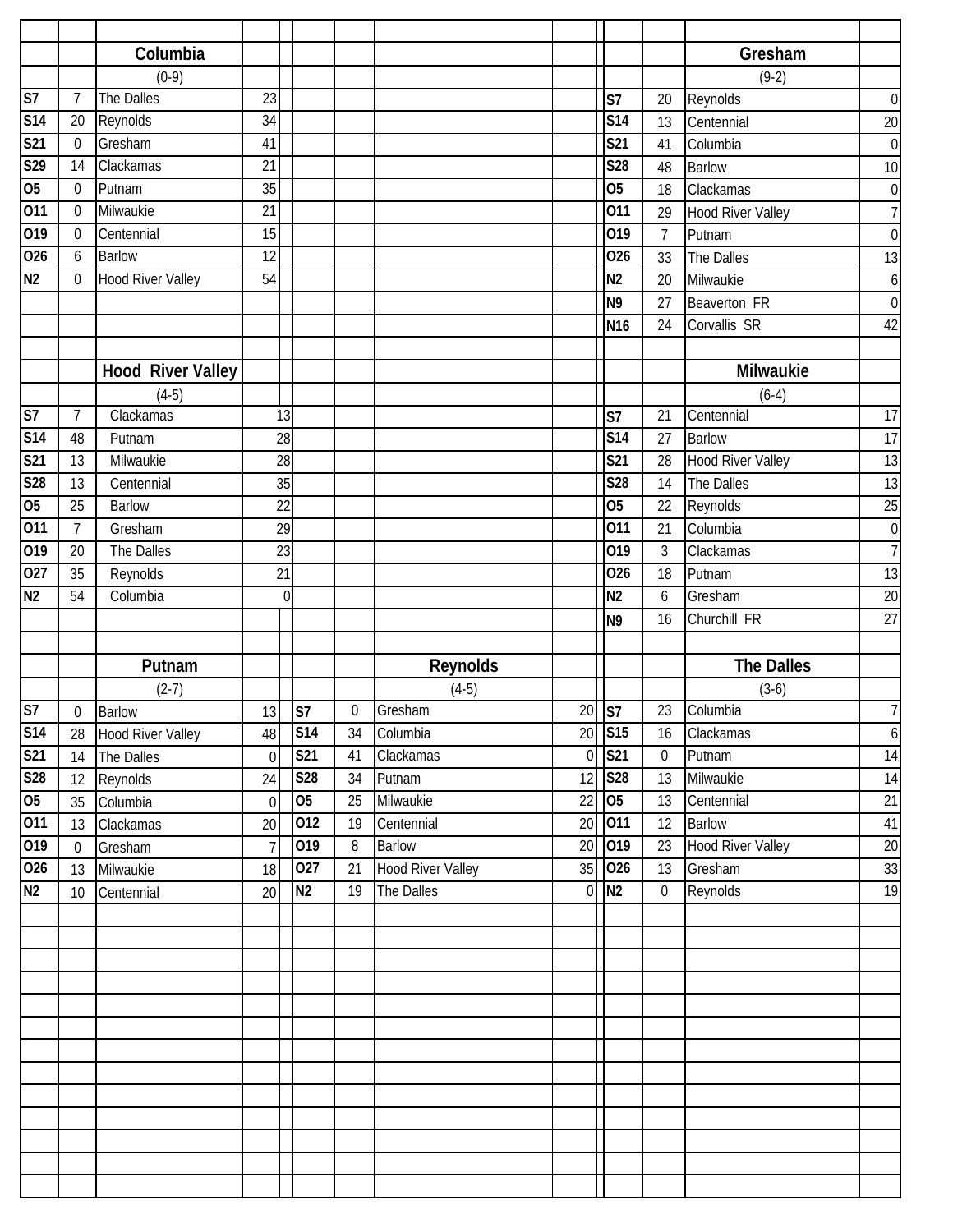|                          |                  | <b>District 4 Willmatte Valley</b> |                  |                         |                  |                        |                |                 |                  |                                  |                        |
|--------------------------|------------------|------------------------------------|------------------|-------------------------|------------------|------------------------|----------------|-----------------|------------------|----------------------------------|------------------------|
|                          |                  | Astoria                            |                  |                         |                  | <b>Dallas</b>          |                |                 |                  | <b>Forest Grove</b>              |                        |
|                          |                  | $(2-7)$                            |                  |                         |                  | $(3-6)$                |                |                 |                  | $(8-3)$                          |                        |
| $\overline{\mathsf{S}7}$ | 14               | St. Helens                         | 28               | S7                      | 28               | Marshall               | $\overline{0}$ | S7              | 17               | <b>Central Catholic</b>          | $6 \mid$               |
| S <sub>14</sub>          | 0                | Wilson                             | 25               | $\overline{S14}$        | 12               | Silverton              | 13             | <b>S14</b>      | 6                | Aloha                            | $\overline{24}$        |
| S21                      | 8                | Lakeridge                          | 42               | S21                     | 8                | Lake Oswego            | 12             | S21             | 29               | Newberg                          | 8                      |
| S <sub>28</sub>          | 6                | Tigard                             | 32               | <b>S28</b>              | 17               | <b>Forest Grove</b>    | 50             | <b>S28</b>      | 50               | <b>Dallas</b>                    | 17                     |
| 05                       | 16               | Dallas                             | 12               | $\overline{05}$         | 12               | Astoria                | 16             | 05              | 19               | Lake Oswego                      | 13                     |
| 012                      | 8                | McMinnville                        | 12               | 012                     | $\boldsymbol{0}$ | Lakeridge              | 42             | 012             | 19               | Tigard                           | $\overline{20}$        |
| 019                      | $\boldsymbol{0}$ | Lake Oswego                        | 21               | 019                     | 21               | McMinnville            | 8              | 019             | 9                | Lakeridge                        | $\mathbf{3}$           |
| 026                      | $\overline{0}$   | <b>Forest Grove</b>                | 42               | $\overline{026}$        | 36               | Newberg                | 6              | 026             | 42               | Astoria                          | $\overline{0}$         |
| N <sub>2</sub>           | 14               | Newberg                            | $\overline{7}$   | N <sub>2</sub>          | $\mathbf 0$      | Tigard                 | 20             | N <sub>2</sub>  | 14               | McMinnville                      | 12                     |
|                          |                  |                                    |                  |                         |                  |                        |                | N <sub>9</sub>  | 16               | South Salem FR                   | 14                     |
|                          |                  |                                    |                  |                         |                  |                        |                | N <sub>16</sub> | $\boldsymbol{0}$ | Medford SR                       | 13                     |
|                          |                  | Lake Oswego                        |                  |                         |                  |                        |                |                 |                  | Lakeridge                        |                        |
|                          |                  | $(6-3)$                            |                  |                         |                  |                        |                |                 |                  | $(10-2)$                         |                        |
| S7                       | 48               | Lincoln                            | $\boldsymbol{0}$ |                         |                  |                        |                | S7              | 28               | <b>West Linn</b>                 | 14                     |
| S <sub>14</sub>          | 28               | Marshall                           | $\mathbf 0$      |                         |                  |                        |                | S14             | 48               | Cleveland                        | $\boldsymbol{0}$       |
| S21                      | 12               | <b>Dallas</b>                      | 8                |                         |                  |                        |                | S21             | 42               | Astoria                          | $\, 8$                 |
| S28                      | 41               | McMinnville                        | $\mathbf 0$      |                         |                  |                        |                | S28             | 34               | Newberg                          | 13                     |
| 05                       | 13               | Forest Grove ot                    | 19               |                         |                  |                        |                | 05              | 28               | Tigard                           | 14                     |
| 011                      | 21               | Newberg                            | $\mathbf 0$      |                         |                  |                        |                | 012             | 42               | Dallas                           | $\overline{0}$         |
| 019                      | 21               | Astoria                            | $\mathbf 0$      |                         |                  |                        |                | 019             | 3                | <b>Forest Grove</b>              | 9                      |
| 026                      | 17               | Tigard 5 ot                        | 25               |                         |                  |                        |                | 026             | 20               | McMinnville                      | 8                      |
| N <sub>2</sub>           | $\overline{7}$   | Lakeridge                          | 21               |                         |                  |                        |                | N <sub>2</sub>  | 21               | Lake Oswego                      | 7 <sup>1</sup>         |
|                          |                  |                                    |                  |                         |                  |                        |                | N <sub>9</sub>  | 35               | West Albany FR                   | 19                     |
|                          |                  |                                    |                  |                         |                  |                        |                | <b>N17</b>      | 35               | Ontario SR                       | 18                     |
|                          |                  |                                    |                  |                         |                  |                        |                | <b>N23</b>      | 0                | Churchill QF                     | 32                     |
|                          |                  |                                    |                  |                         |                  |                        |                |                 |                  |                                  |                        |
|                          |                  |                                    |                  |                         |                  |                        |                |                 |                  |                                  |                        |
|                          |                  | McMinnville                        |                  |                         |                  | Newberg                |                |                 |                  | <b>Tigard</b>                    |                        |
|                          |                  |                                    |                  |                         |                  |                        |                |                 |                  |                                  |                        |
| S7                       | 25               | $(2-7)$<br>Cleveland               |                  | S7                      | 7                | $(2-7)$<br>Oregon City | 17             | S7              | 10               |                                  |                        |
| S <sub>14</sub>          | $\boldsymbol{0}$ | Sunset                             | 6<br>20          | S <sub>14</sub>         | 82               | Adams                  | $\overline{0}$ | S <sub>14</sub> | 22               | David Douglas<br>Beaverton       | $\boldsymbol{0}$<br>35 |
| S <sub>21</sub>          | 8                | Tigard                             | 23               | $\overline{\text{S21}}$ | 8                | <b>Forest Grove</b>    | 29             | S <sub>21</sub> | 23               | McMinnville                      |                        |
| S28                      | $\overline{0}$   | Lake Oswego                        | 41               | S28                     | 13               | Lakeridge              | 34             | S <sub>28</sub> | 32               | Astoria                          | $\, 8$                 |
| 05                       | 17               | Newberg                            | 22               | $\overline{05}$         | 22               | McMinnville            | 17             | 05              |                  |                                  | $\boldsymbol{6}$       |
| 011                      | 12               | Astoria                            | 8                | 011                     | $\boldsymbol{0}$ | Lake Oswego            | 21             | 011             | 14<br>21         | Lakeridge<br><b>Forest Grove</b> | 28<br>19               |
| 019                      | 8                | <b>Dallas</b>                      | 21               | 019                     | $\mathbf 0$      | Tigard                 | 27             | 019             |                  |                                  |                        |
| 026                      | 8                |                                    | 20               | 026                     | 6                | <b>Dallas</b>          | 36             | 026             | 27               | Newberg                          | $\overline{0}$         |
| N <sub>2</sub>           | 12               | Lakeridge<br><b>Forest Grove</b>   | 14               | N <sub>2</sub>          | $\overline{1}$   | Astoria                | 14             | N <sub>2</sub>  | 25               | Lake Oswego 5 ot                 | 17                     |
|                          |                  |                                    |                  |                         |                  |                        |                |                 | 20               | <b>Dallas</b>                    | $\boldsymbol{0}$       |
|                          |                  |                                    |                  |                         |                  |                        |                | N <sub>9</sub>  | 14               | Corvallis FR                     | 21                     |
|                          |                  |                                    |                  |                         |                  |                        |                |                 |                  |                                  |                        |
|                          |                  |                                    |                  |                         |                  |                        |                |                 |                  |                                  |                        |
|                          |                  |                                    |                  |                         |                  |                        |                |                 |                  |                                  |                        |
|                          |                  |                                    |                  |                         |                  |                        |                |                 |                  |                                  |                        |
|                          |                  |                                    |                  |                         |                  |                        |                |                 |                  |                                  |                        |
|                          |                  |                                    |                  |                         |                  |                        |                |                 |                  |                                  |                        |
|                          |                  |                                    |                  |                         |                  |                        |                |                 |                  |                                  |                        |
|                          |                  |                                    |                  |                         |                  |                        |                |                 |                  |                                  |                        |
|                          |                  |                                    |                  |                         |                  |                        |                |                 |                  |                                  |                        |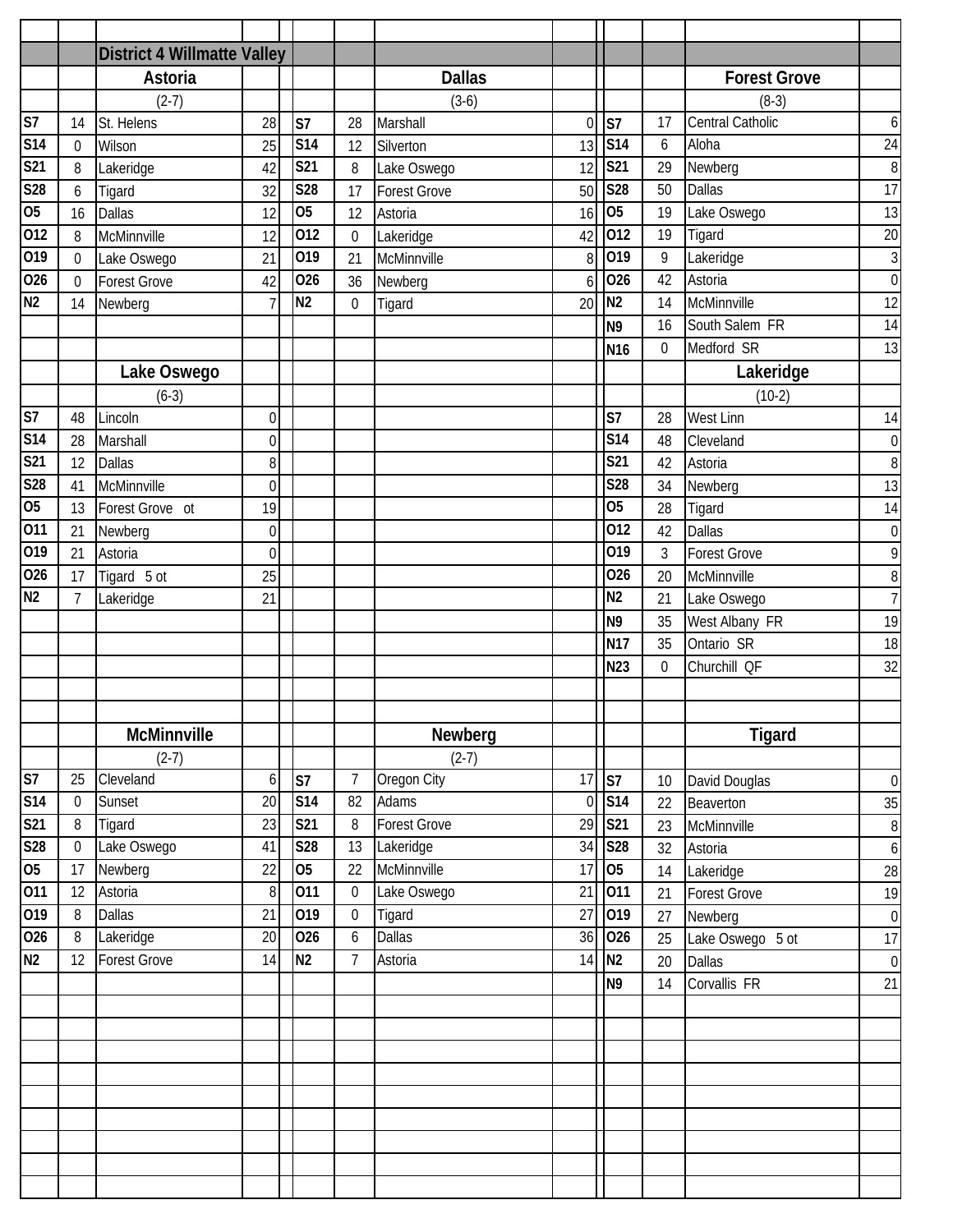|                 |                | <b>District 5 Midwestern</b> |                |                         |                  |                   |                |                 |                  |                             |                  |
|-----------------|----------------|------------------------------|----------------|-------------------------|------------------|-------------------|----------------|-----------------|------------------|-----------------------------|------------------|
|                 |                | Churchill                    |                |                         |                  |                   |                |                 |                  | <b>Cottage Grove</b>        |                  |
|                 |                |                              |                |                         |                  |                   |                |                 |                  | $10-2)$                     |                  |
| S <sub>7</sub>  | 13             | Cottage Grove                | 16             |                         |                  |                   |                | S7              |                  | 16 Churchill                | 13               |
| S <sub>14</sub> | 19             | Thurston                     | 0              |                         |                  |                   |                | S14             |                  | Sheldon (forf.)             | $\overline{0}$   |
| S21             | 29             | North Bend                   | 19             |                         |                  |                   |                | S21             |                  | 14 Marshfield<br>$($ ot $)$ | 15               |
| S28             | 14             | South Eugene                 | 20             |                         |                  |                   |                | S28             |                  | 31 Springfield              | $6 \mid$         |
| O <sub>5</sub>  | $\overline{7}$ | Marshfield                   | $\sqrt{3}$     |                         |                  |                   |                | 05              |                  | 22 North Eugene             | $\overline{3}$   |
| 011             | 35             | Springfield                  | 0              |                         |                  |                   |                | 012             |                  | 12 South Eugene             | 10               |
| 019             | 53             | Willamette                   | 0              |                         |                  |                   |                | 019             |                  | 22 Thurston                 | 17               |
| 026             | 14             | North Eugene                 | 0              |                         |                  |                   |                | 026             |                  | 14 North Bend               | $\overline{7}$   |
| N <sub>2</sub>  | 7              | Sheldon                      | 0              |                         |                  |                   |                | N <sub>2</sub>  |                  | 43 Willamette               | 12               |
| N <sub>9</sub>  | 27             | Milwaukie FR                 | 16             |                         |                  |                   |                | N <sub>9</sub>  |                  | 34 Canby FR                 | $\overline{3}$   |
| N <sub>16</sub> | 8              | Benson SR                    | $\mathbf 0$    |                         |                  |                   |                | <b>N16</b>      |                  | 12 Grant SR                 | 7                |
| N23             | 32             | Lakeridge QF                 | 0              |                         |                  |                   |                | <b>N23</b>      |                  | 6 Corvallis QF              | 34               |
| <b>N30</b>      | 27             | Medford SF                   | 14             |                         |                  |                   |                |                 |                  |                             |                  |
| D7              | 14             | Corvallis F                  | 15             |                         |                  |                   |                |                 |                  |                             |                  |
|                 |                |                              |                |                         |                  |                   |                |                 |                  |                             |                  |
|                 |                | Marshfield                   |                |                         |                  | <b>North Bend</b> |                |                 |                  | <b>North Eugene</b>         |                  |
|                 |                | $(7-4)$                      |                |                         |                  | $(4-5)$           |                |                 |                  | $(5-4)$                     |                  |
| S7              | 38             | Willamette                   | 6              | S7                      | $\boldsymbol{0}$ | Thurston          | 3 <sup>1</sup> | S7              | 35               | Sheldon                     | $\overline{0}$   |
| <b>S14</b>      | 28             | North Eugene                 | 21             | <b>S14</b>              | 21               | South Eugene      |                | <b>S14</b>      | 21               | Marshfield                  | 28               |
| S <sub>21</sub> | 15             | Cottage Grove                | T)<br>14       | $\overline{S21}$        | 19               | Churchill         | 29             | S <sub>21</sub> | 41               | Springfield                 | $6 \mid$         |
| <b>S28</b>      | 22             | Thurston                     | 15             | <b>S28</b>              | 6                | Sheldon           |                | <b>S28</b>      | 54               | Willamette                  | $\overline{0}$   |
| 05              | 3              | Churchill                    | $\overline{7}$ | 05                      | 15               | Springfield       | 12             | 05              | 3                | Cottage Grove               | 22               |
| 012             |                | Sheldon                      | 10             | $\overline{012}$        | 44               | Willamette        | 6              | 012             | 9                | Thurston                    | $\overline{7}$   |
| 019             | 0              |                              |                | 019                     | 12               | North Eugene      | 30             | 019             |                  | North Bend                  |                  |
| 026             | 6              | South Eugene                 | $\theta$       | 026                     | $\overline{7}$   | Cottage Grove     | 14             | 026             | 30               |                             | 12               |
| N <sub>2</sub>  | 29             | Springfield                  | 14             | N <sub>2</sub>          | 12               | Marshfield        | $\Omega$       | N <sub>2</sub>  | $\boldsymbol{0}$ | Churchill                   | 14               |
|                 | 0              | North Bend                   | 12             |                         |                  |                   |                |                 | 14               | South Eugene                | 17               |
| N <sub>9</sub>  | 28             | Jesuit FR                    | $\overline{7}$ |                         |                  |                   |                |                 |                  |                             |                  |
| N <sub>16</sub> | 0              | Grants Pass SR               |                |                         |                  |                   |                |                 |                  |                             |                  |
|                 |                |                              |                |                         |                  |                   |                |                 |                  |                             |                  |
|                 |                |                              |                |                         |                  |                   |                |                 |                  |                             |                  |
|                 |                | Sheldon                      |                |                         |                  | South Euigene     |                |                 |                  | Springfield                 |                  |
|                 |                | $(8-4)$                      |                |                         |                  | $(3-6)$           |                |                 |                  | $(2-7)$                     |                  |
| S7              | 0              | North Eugene                 | 35             | S7                      | 6                | Springfield       | 14             | S7              | 14               | South Eugene                | $6 \overline{6}$ |
| S <sub>14</sub> | $\mathbf 0$    | Cottage Grove (forfeit)      | 1              | $\overline{\text{S}14}$ | $\overline{1}$   | North Bend        | 21             | S <sub>14</sub> | 20               | Willamette                  | $\overline{0}$   |
| S <sub>21</sub> | 23             | Thurston                     | 13             | S21                     | 30               | Willamette        | 7              | S21             | 6                | North Eugene                | 41               |
| <b>S28</b>      | $\overline{7}$ | North Bend                   | 6              | <b>S28</b>              | 20               | Churchill         | 14             | <b>S28</b>      | 6                | Cottage Grove               | 31               |
| 05              | 17             | South Eugene                 | 15             | $\overline{05}$         | 15               | Sheldon           | 17             | 05              | 12               | North Bend                  | 15               |
| 012             | 10             | Marshfield                   | $\mathbf 0$    | $\overline{012}$        | 10               | Cottage Grove     | 12             | 011             | $\mathbf 0$      | Churchill                   | 35               |
| 019             | 25             | Springfield                  | 6              | 019                     | $\boldsymbol{0}$ | Marshfield        | 6              | 019             | 6                | Sheldon                     | 25               |
| 026             | 41             | Willamette                   | 14             | 026                     | 9                | Thurston          | 10             | 026             | 14               | Marsahfield                 | 29               |
| N <sub>2</sub>  | $\mathbf 0$    | Churchill                    | $\overline{7}$ | N <sub>2</sub>          | 17               | North Eugene      | 14             | N <sub>2</sub>  | 6                | Thurston                    | 10               |
| N <sub>9</sub>  | 17             | Oregon City FR               | 13             |                         |                  |                   |                |                 |                  |                             |                  |
| N <sub>16</sub> | 24             | Wilson SR                    | 18             |                         |                  |                   |                |                 |                  |                             |                  |
| N23             | 0              | Medford QF                   | 16             |                         |                  |                   |                |                 |                  |                             |                  |
|                 |                |                              |                |                         |                  |                   |                |                 |                  |                             |                  |
|                 |                |                              |                |                         |                  |                   |                |                 |                  |                             |                  |
|                 |                |                              |                |                         |                  |                   |                |                 |                  |                             |                  |
|                 |                |                              |                |                         |                  |                   |                |                 |                  |                             |                  |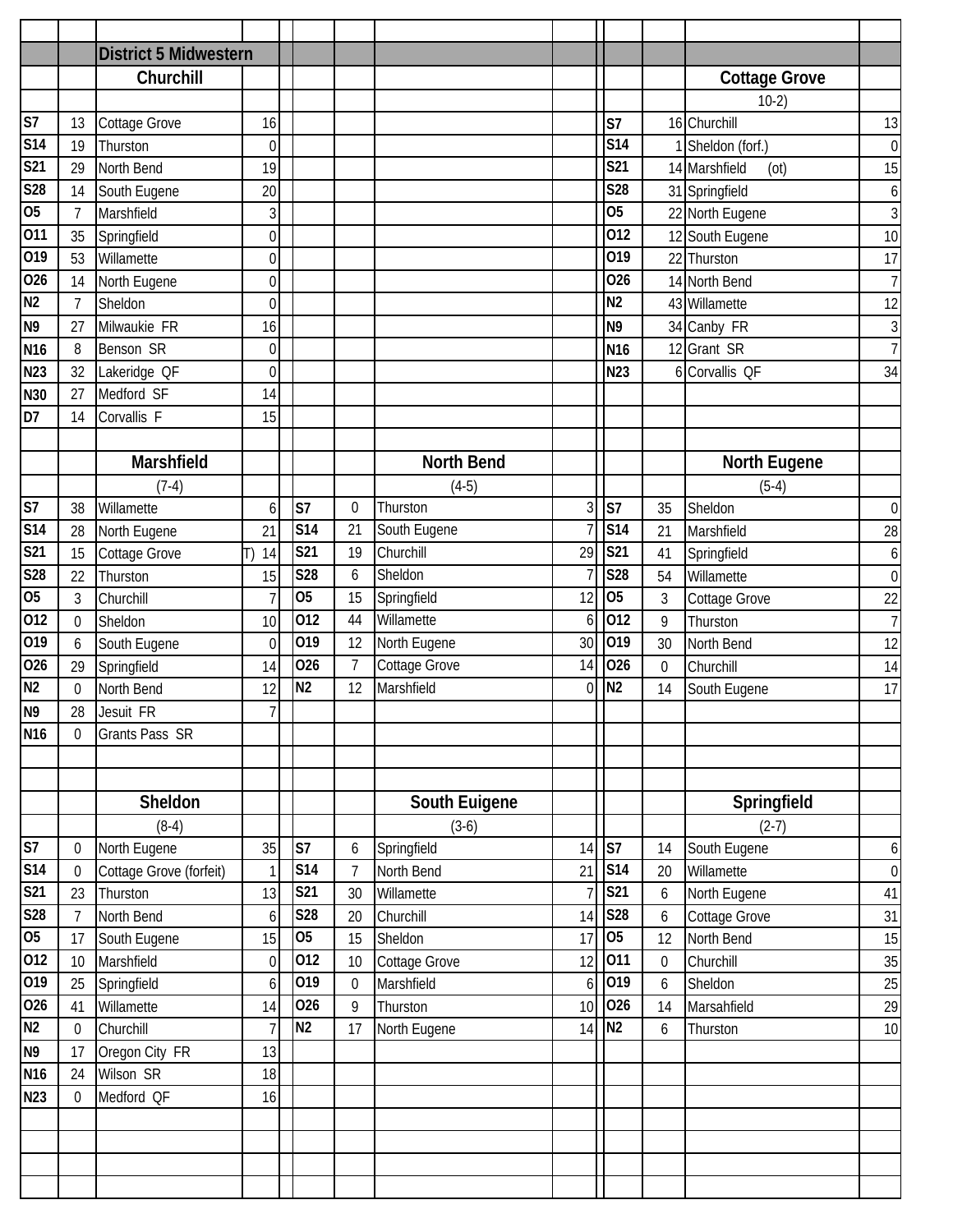|                          |                | <b>Thurston</b>                   |                  |                         |                  |                      |                |                         |                | Willamette           |                 |
|--------------------------|----------------|-----------------------------------|------------------|-------------------------|------------------|----------------------|----------------|-------------------------|----------------|----------------------|-----------------|
|                          |                | $(4-5)$                           |                  |                         |                  |                      |                |                         |                |                      |                 |
| S <sub>7</sub>           | 3              | North Bend                        | $\overline{0}$   |                         |                  |                      |                | S7                      | 6              | Marshfield           | 38              |
| <b>S14</b>               | 0              | Churchill                         | 19               |                         |                  |                      |                | $\overline{S14}$        | $\mathbf 0$    | Springfield          | 20              |
| S <sub>21</sub>          | 13             | Sheldon                           | 23               |                         |                  |                      |                | S21                     | $\overline{7}$ | South Eugene         | 30              |
| S28                      | 15             | Marshfield                        | 22               |                         |                  |                      |                | <b>S28</b>              | $\mathbf 0$    | North Eugene         | 54              |
| $\overline{0}5$          | 35             | Willamette                        | $\boldsymbol{0}$ |                         |                  |                      |                | 05                      | $\mathbf 0$    | Thurston             | 35              |
| 012                      | $\overline{7}$ | North Eugene                      | 9                |                         |                  |                      |                | 012                     | 6              | North Bend           | $\overline{44}$ |
| 019                      | 17             | Cottage Grove                     | 22               |                         |                  |                      |                | 019                     | $\mathbf 0$    | Churchill            | 53              |
| 026                      | 10             | South Eugene                      | 9                |                         |                  |                      |                | 026                     | 14             | Sheldon              | $\overline{41}$ |
| N <sub>2</sub>           | 10             | Springfield                       | 6                |                         |                  |                      |                | N <sub>2</sub>          | 12             | Cottage Grove        | 43              |
|                          |                |                                   |                  |                         |                  |                      |                |                         |                |                      |                 |
|                          |                | <b>District 6 Southern Oregon</b> |                  |                         |                  |                      |                |                         |                |                      |                 |
|                          |                | Ashland                           |                  |                         |                  | Crater               |                |                         |                | <b>Eagle Point</b>   |                 |
|                          |                | $(3-6)$                           |                  |                         |                  | $(4-4)$              |                |                         |                | $(0-9)$              |                 |
| S <sub>7</sub>           | 8              | Klamath Union                     | 22               | S7                      | 32               | Eagle Point          | $\overline{0}$ | S7                      | $\mathbf 0$    | Crater               | 32              |
| S <sub>14</sub>          | 6              | <b>Grants Pass</b>                | 42               | S14                     | 23               | Mazama               | $\theta$       | $\overline{S14}$        | $\mathbf 0$    | <b>Hidden Valley</b> | $\overline{26}$ |
| S <sub>21</sub>          | 28             | Roseburg                          | 27               | S21                     | $\mathbf 0$      | Medford              | 35             | $\overline{\text{S21}}$ | $\mathbf 0$    | Henley               | 26              |
| S28                      | 20             | Crater                            | 45               | $\overline{\text{S28}}$ | 42               | Ashland              | 20             | S28                     | 6              | Mazama               | 33              |
| 05                       | 20             | Hidden Valley                     | 30               | 05                      | $\boldsymbol{0}$ | Klamath Union        | 21             | 05                      | 7              | Medford              | 45              |
| 012                      | 28             | Eagle Point                       | 14               | 012                     | 13               | <b>Grants Pass</b>   | 24             | 012                     | 14             | Ashland              | 28              |
| 019                      | $\overline{7}$ | Mazama                            | 28               | 019                     | 3                | Roseburg             | 21             | 019                     | 8              | Klamath Union        | $\overline{26}$ |
| 026                      | 10             | Medford                           | 59               | 026                     | 29               | <b>Hidden Valley</b> | 28             | 026                     | $\mathbf 0$    | <b>Grants Pass</b>   | 69              |
| N <sub>2</sub>           | 20             | North Valley                      | 6                | N <sub>2</sub>          |                  |                      |                | N <sub>2</sub>          | 25             | Roseburg             | 43              |
|                          |                |                                   |                  |                         |                  |                      |                |                         |                |                      |                 |
|                          |                |                                   |                  |                         |                  |                      |                |                         |                |                      |                 |
|                          |                | <b>Grants Pass</b>                |                  |                         |                  | <b>Hidden Valley</b> |                |                         |                | <b>Klamath Union</b> |                 |
|                          |                |                                   |                  |                         |                  |                      |                |                         |                |                      |                 |
|                          |                | $(11-2)$                          |                  |                         |                  | $(6-4)$              |                |                         |                | $(5-4)$              |                 |
| $\overline{\mathsf{S}7}$ | 7              | Medford                           | 14               | S7                      | 41               | North Valley         | $6 \mid$       | S <sub>7</sub>          | 22             | Ashland              | 8               |
| <b>S14</b>               | 42             | Ashland                           | $6 \mid$         | S <sub>14</sub>         | 26               | Eagle Point          |                | $0$ S <sub>14</sub>     | 35             | Henley               | 6               |
| S <sub>21</sub>          | 33             | Klamath Union                     | $\boldsymbol{0}$ | S21                     | 30               | Mazama               | 8 <sup>1</sup> | S21                     | $\overline{0}$ | <b>Grants Pass</b>   | 33              |
| S28                      | 29             | Bend                              | 6                | S28                     | $\overline{7}$   | Medford              | 13             | S28                     | 22             | Roseburg             | 23              |
| 05                       | 27             | Roseburg                          | 6                | 05                      | 30               | Ashland              | 20             | 05                      | 21             | Crater               | $\mathbf 0$     |
| 012                      | 24             | Crater                            | 13               | $\overline{012}$        | 20               | Klamath Union        | $6 \mid$       | 012                     | 6              | <b>Hidden Valley</b> | 20              |
| 019                      | 14             | <b>Hidden Valley</b>              | $\boldsymbol{0}$ | 019                     | $\boldsymbol{0}$ | <b>Grants Pass</b>   | 14             | 019                     | 26             | Eagle Point          | $\, 8$          |
| 026                      | 69             | Eagle Point                       | $\boldsymbol{0}$ | 026                     | 21               | Roseburg             | 14             | 026                     | 6              | Mazama               | $\overline{0}$  |
| N2                       | $\overline{7}$ | Mazama                            | 6                | N <sub>2</sub>          | 28               | Crater               | 29             | N <sub>2</sub>          | 12             | Medford              | 15              |
| N <sub>9</sub>           | 21             | Jefferson FR                      | $\boldsymbol{0}$ | N9                      | 22               | Grant FR             | 28             |                         |                |                      |                 |
| N <sub>16</sub>          | $\overline{7}$ | Marshfield SR                     | $\boldsymbol{0}$ |                         |                  |                      |                |                         |                |                      |                 |
| N23                      | 14             | Barlow QF                         | $\mathbf 0$      |                         |                  |                      |                |                         |                |                      |                 |
| N30                      | 20             | Corvallis SF                      | 21               |                         |                  |                      |                |                         |                |                      |                 |
|                          |                |                                   |                  |                         |                  |                      |                |                         |                |                      |                 |
|                          |                |                                   |                  |                         |                  |                      |                |                         |                |                      |                 |
|                          |                |                                   |                  |                         |                  |                      |                |                         |                |                      |                 |
|                          |                |                                   |                  |                         |                  |                      |                |                         |                |                      |                 |
|                          |                |                                   |                  |                         |                  |                      |                |                         |                |                      |                 |
|                          |                |                                   |                  |                         |                  |                      |                |                         |                |                      |                 |
|                          |                |                                   |                  |                         |                  |                      |                |                         |                |                      |                 |
|                          |                |                                   |                  |                         |                  |                      |                |                         |                |                      |                 |
|                          |                |                                   |                  |                         |                  |                      |                |                         |                |                      |                 |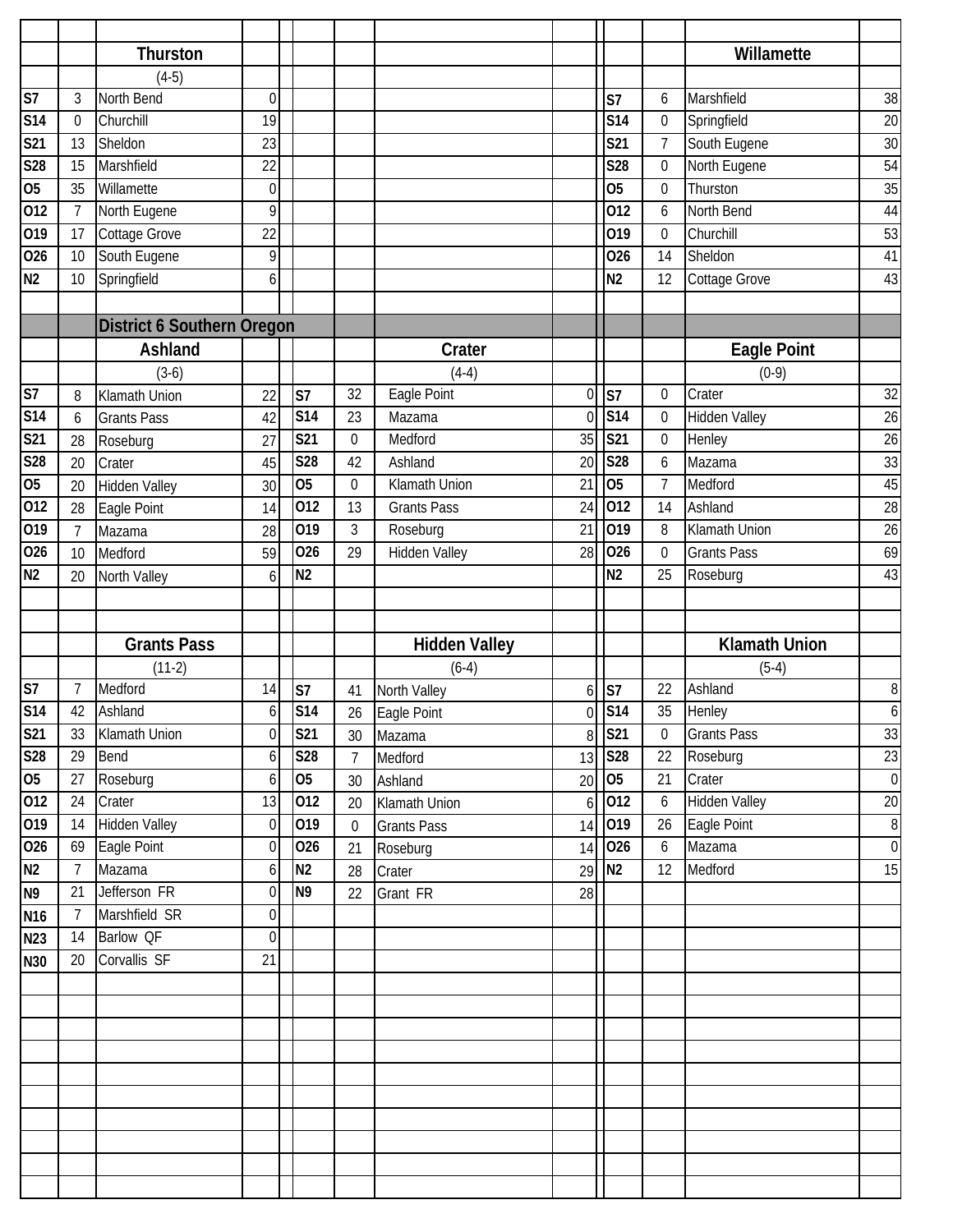|                 |                | Mazama                   |                |                         |                  | Medford              |                  |                 |                 | Roseburg             |                  |
|-----------------|----------------|--------------------------|----------------|-------------------------|------------------|----------------------|------------------|-----------------|-----------------|----------------------|------------------|
|                 |                | $(3-6)$                  |                |                         |                  | $(11-1)$             |                  |                 |                 | $(3-6)$              |                  |
| S <sub>7</sub>  | 26             | Roseburg                 | 21             | S7                      | 14               | <b>Grants Pass</b>   | $\overline{7}$   | S7              | 21              | Mazama               | 26               |
| S <sub>14</sub> | 0              | Crater                   | 23             | S <sub>14</sub>         | 34               | Roseburg             | $\overline{7}$   | S <sub>14</sub> | $\overline{7}$  | Medford              | 34               |
| S21             | 8              | <b>Hidden Valley</b>     | 30             | S21                     | 35               | Crater               | $\Omega$         | S21             | 27              | Ashland              | 28               |
| <b>S28</b>      | 33             | Eagle Point              | 6              | $\overline{\text{S28}}$ | 13               | <b>Hidden Valley</b> | $\overline{7}$   | S28             | 23              | <b>Klamath Union</b> | 22               |
| O <sub>5</sub>  | 0              | Henley                   | 24             | 05                      | 45               | Eagle Point          |                  | 05              | 6               | <b>Grants Pass</b>   | 27               |
| 012             | 14             | Medford                  | 33             | 012                     | 33               | Mazama               | 14               | 012             | $\overline{7}$  | Rancho Cordova (CA)  | 34               |
| 019             | 28             | Ashland                  | 7              | 019                     |                  |                      |                  | 019             | 21              | Crater               | $\mathfrak{Z}$   |
| 026             | $\overline{0}$ | <b>Klamath Union</b>     | 6              | 026                     | 59               | Ashland              | 10               | 026             | 14              | <b>Hidden Valley</b> | 21               |
| N <sub>2</sub>  | 6              | <b>Grants Pass</b>       | $\overline{7}$ | N <sub>2</sub>          | 15               | Klamath Union        | 12               | N <sub>2</sub>  | 43              | Eagle Point          | 25               |
|                 |                |                          |                | N <sub>9</sub>          | 24               | David Douglas FR     | $\overline{7}$   |                 |                 |                      |                  |
|                 |                |                          |                | N <sub>16</sub>         | 13               | Forest Grove SR      | $\boldsymbol{0}$ |                 |                 |                      |                  |
|                 |                |                          |                | <b>N23</b>              | 16               | Sheldon QF           | $\mathbf 0$      |                 |                 |                      |                  |
|                 |                |                          |                | N30                     | 14               | Churchill SF         | 27               |                 |                 |                      |                  |
|                 |                |                          |                |                         |                  |                      |                  |                 |                 |                      |                  |
|                 |                | Distriot 7 Intermountain |                |                         |                  |                      |                  |                 |                 |                      |                  |
|                 |                | <b>Baker</b>             |                |                         |                  | <b>Bend</b>          |                  |                 |                 | <b>Crook County</b>  |                  |
|                 |                | $(6-4)$                  |                |                         |                  | $(4-5)$              |                  |                 |                 | $(6-3)$              |                  |
| S7              | $\overline{7}$ | Ontario                  | 6              | S7                      | $\boldsymbol{0}$ | La Grande            | 31               | S7              | 22              | Madras               | $\boldsymbol{0}$ |
| <b>S14</b>      | $\overline{7}$ | Bend                     | 10             | <b>S14</b>              | 10               | <b>Baker</b>         |                  | <b>S14</b>      | 40              | <b>Mountain View</b> | 12               |
| S <sub>21</sub> | 29             | Weiser (ID)              | 13             | S <sub>21</sub>         | 6                | Crook County         | 32               | S <sub>21</sub> | 32              | <b>Bend</b>          | $\boldsymbol{6}$ |
| S28             | 40             | Hermiston                | $\Omega$       | $\overline{\text{S28}}$ | 6                | <b>Grants Pass</b>   | 29               | S28             | 15              | Ontari               | $\overline{16}$  |
| 05              | 34             | <b>Mountain View</b>     | 14             | 05                      | 19               | Redmond              | 17               | 05              | 42              | Hermiston            | 21               |
| 012             | 22             | <b>Crook County</b>      | 20             | 012                     | $\overline{7}$   | Pendleton            | 39               | 012             | 20              | <b>Baker</b>         | $\overline{22}$  |
| 019             | 0              | Pendleton                | 26             | 019                     | 26               | Hermiston            | 7                | 019             | 32              | La Grande            | $\overline{18}$  |
| 026             | 14             | Redmond                  | 15             | 026                     | 28               | Ontario              | 30               | 026             | $\overline{7}$  | Pendleton            | 47               |
| N <sub>2</sub>  | 14             | La Grande                | 7              | N <sub>2</sub>          | 32               | Mountain View        | $\Omega$         | N <sub>2</sub>  | 28              | Redmond              | $\overline{7}$   |
| N <sub>10</sub> | 14             | Wilson FR                | 15             |                         |                  |                      |                  |                 |                 |                      |                  |
|                 |                |                          |                |                         |                  |                      |                  |                 |                 |                      |                  |
|                 |                | Hermiston                |                |                         |                  | La Grande            |                  |                 |                 | <b>Mountain View</b> |                  |
|                 |                | $(1-8)$                  |                |                         |                  | $(5-4)$              |                  |                 |                 | $(0-9)$              |                  |
| S <sub>7</sub>  | 21             | <b>Mountain View</b>     | 8              | S7                      | 31               | Bend                 | $\overline{0}$   | S7              | 8               | Hermiston            | 21               |
| S <sub>14</sub> | $\overline{2}$ | Redmond                  | 42             | S <sub>14</sub>         | 18               | Ontario              | 21               | S14             | 12              | <b>Crook County</b>  | 40               |
| S21             | 0              | Ontario                  | 46             | S21                     | $\mathbf 0$      | Pendleton            | 26               | S21             | $\mathbf{0}$    | Redmond              | 44               |
| S28             | $\mathbf 0$    | <b>Baker</b>             | 40             | S28                     | 21               | Redmond              | 7 <sup>1</sup>   | S28             | 6               | Pendleton            | 54               |
| 05              | 21             | <b>Crook County</b>      | 42             | 05                      | 21               | Lewiston (ID)        | 14               | 05              | 14              | <b>Baker</b>         | $\overline{34}$  |
| 012             | $\mathbf 0$    | La Grande                | 17             | 012                     | 17               | Hermiston            | $\overline{0}$   | 012             | 18              | Madison              | 37               |
| 019             | $\overline{7}$ | Bend                     | 26             | 019                     | 18               | Crook County         | 32               | 019             | $7\overline{ }$ | Ontario              | $\overline{27}$  |
| 026             | 12             | Emmett (ID)              | 27             | 026                     | 21               | <b>Mountain View</b> | 13               | 026             | 13              | La Grande            | 21               |
| N <sub>2</sub>  | 8              | Pendleton                | 41             | N <sub>2</sub>          | $\overline{7}$   | <b>Baker</b>         | 14               | N <sub>2</sub>  | $\mathbf{0}$    | <b>Bend</b>          | 32               |
|                 |                |                          |                |                         |                  |                      |                  |                 |                 |                      |                  |
|                 |                |                          |                |                         |                  |                      |                  |                 |                 |                      |                  |
|                 |                |                          |                |                         |                  |                      |                  |                 |                 |                      |                  |
|                 |                |                          |                |                         |                  |                      |                  |                 |                 |                      |                  |
|                 |                |                          |                |                         |                  |                      |                  |                 |                 |                      |                  |
|                 |                |                          |                |                         |                  |                      |                  |                 |                 |                      |                  |
|                 |                |                          |                |                         |                  |                      |                  |                 |                 |                      |                  |
|                 |                |                          |                |                         |                  |                      |                  |                 |                 |                      |                  |
|                 |                |                          |                |                         |                  |                      |                  |                 |                 |                      |                  |
|                 |                |                          |                |                         |                  |                      |                  |                 |                 |                      |                  |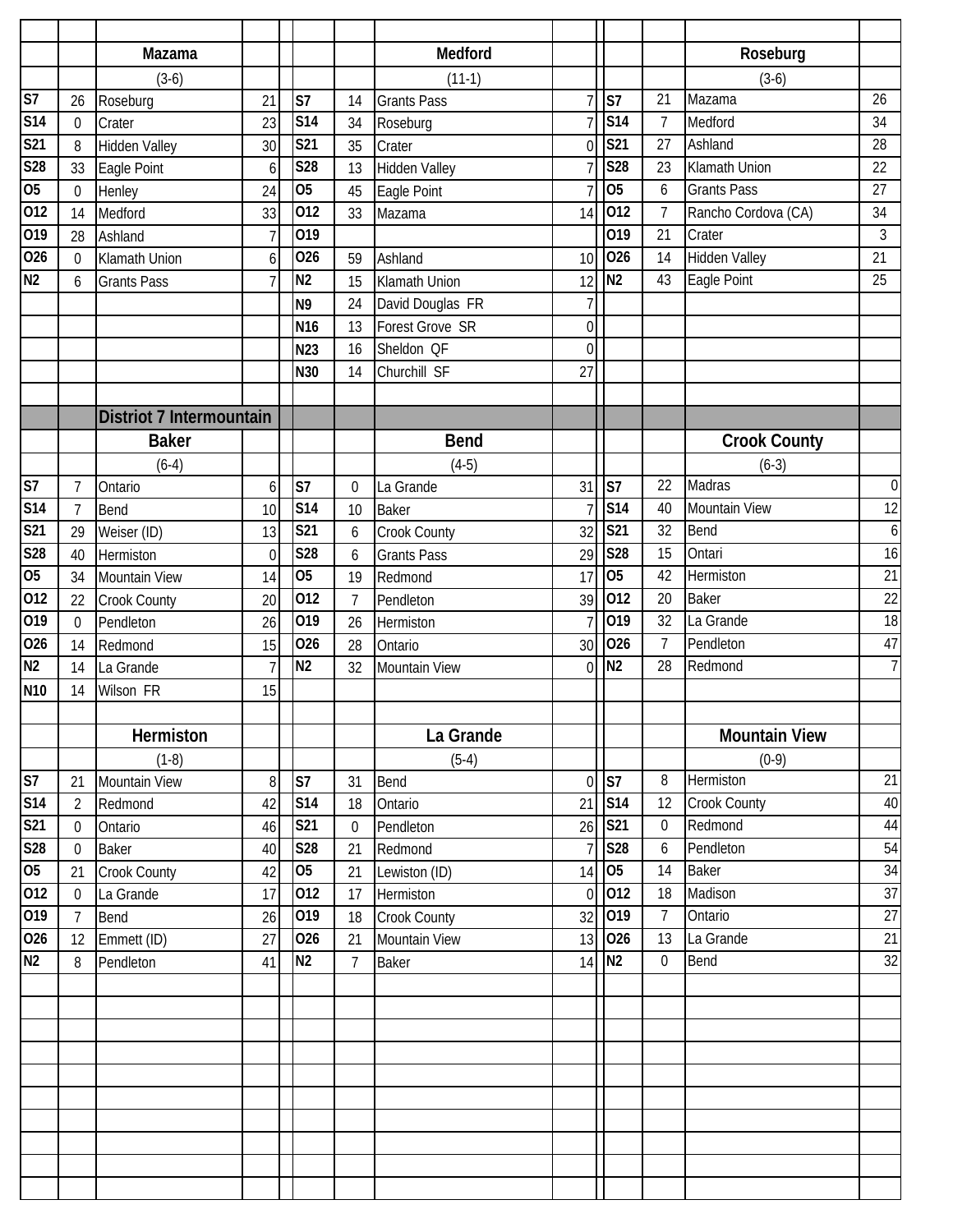|                          |                  | Ontario                  |                  |                 |                | Pendleton              |                |                 |                  | Redmond                |                  |
|--------------------------|------------------|--------------------------|------------------|-----------------|----------------|------------------------|----------------|-----------------|------------------|------------------------|------------------|
|                          |                  | $(8-3)$                  |                  |                 |                | $(10-1)$               |                |                 |                  | $(3-6)$                |                  |
| A31                      | 15               | Vale                     | 12               | S <sub>7</sub>  | 29             | Redmond                | 21             | S7              | 21               | Pendleton              | 29               |
| $\overline{\mathsf{S}7}$ | 6                | <b>Baker</b>             | $\overline{1}$   | S <sub>14</sub> | 27             | Jackson                | $\overline{0}$ | <b>S14</b>      | 42               | Hermiston              | $\overline{2}$   |
| S14                      | 21               | La Grande                | 18               | S21             | 26             | La Grande              | $\overline{0}$ | S21             | 44               | <b>Mountain View</b>   | $\overline{0}$   |
| S <sub>21</sub>          | 46               | Hermiston                | $\mathbf{0}$     | S28             | 54             | Mountain View          | $6 \mid$       | S <sub>28</sub> | $\overline{7}$   | La Grande              | 21               |
| S28                      | 16               | Crook County             | 15               | 05              | 26             | Ontario                | 20             | 05              | 17               | Bend                   | 19               |
| 05                       | 20               | Pendleton                | 26               | 012             | 39             | Bend                   | 7 <sup>1</sup> | 012             | $\overline{7}$   | Ontario                | 16               |
| 012                      | 16               | Redmond                  | $\overline{7}$   | 019             | 26             | <b>Baker</b>           | $\overline{0}$ | 019             | 6                | Eisenhower (WA)        | 27               |
| 019                      | 27               | Mountain View            | $\overline{7}$   | 026             | 47             | Crook County           |                | 026             | 15               | <b>Baker</b>           | 14               |
| 026                      | 30               | <b>Bend</b>              | 28               | N <sub>2</sub>  | 41             | Hermiston              | 8 <sup>1</sup> | N <sub>2</sub>  | $\overline{7}$   | <b>Crook County</b>    | 28               |
| N <sub>2</sub>           |                  | Open                     |                  | N9              | 28             | Lebanon FR             | $\overline{0}$ |                 |                  |                        |                  |
| N <sub>9</sub>           | 20               | Sunset FR                | 17               | N <sub>16</sub> | 28             | <b>Barlow SR</b>       | 35             |                 |                  |                        |                  |
| <b>N17</b>               | 18               | Lakeridge SR             | 35               |                 |                |                        |                |                 |                  |                        |                  |
|                          |                  |                          |                  |                 |                |                        |                |                 |                  |                        |                  |
|                          |                  |                          |                  |                 |                |                        |                |                 |                  |                        |                  |
|                          |                  |                          |                  |                 |                |                        |                |                 |                  |                        |                  |
|                          |                  | <b>District 8 Valley</b> |                  |                 |                |                        |                |                 |                  |                        |                  |
|                          |                  | <b>Corvallis</b>         |                  |                 |                | <b>Crescent Valley</b> |                |                 |                  | Lebanon                |                  |
|                          |                  | $(13-1)$                 |                  |                 |                | $(6-3)$                |                |                 |                  | $(6-4)$                |                  |
| S <sub>7</sub>           | 31               | McNary                   | $\boldsymbol{0}$ | S <sub>7</sub>  | 30             | North Salem            | 14             | S7              | 0                | <b>West Albany</b>     | 27               |
| <b>S14</b>               | 21               | <b>Crescent Valley</b>   | 6                | S <sub>14</sub> | 6              | Corvallis              | 21             | S <sub>14</sub> | $\, 8$           | South Salem            | $\overline{14}$  |
| S <sub>21</sub>          | 41               | South Albany             | 9                | S <sub>21</sub> | 26             | West Albany            | 36             | S21             | 21               | <b>McNary</b>          | 7 <sup>1</sup>   |
| S28                      | 41               | Sprague                  | 27               | S28             | $\overline{7}$ | Lebanon                | 8 <sup>1</sup> | S28             | 8                | <b>Crescent Valley</b> | $\overline{7}$   |
| 05                       | 40               | McKay                    | 14               | $\overline{05}$ | 26             | McNary                 | 14             | 05              | 32               | South Albany           | $\,8\,$          |
| 011                      | 33               | North Salem              | 12               | 011             | 24             | South Salem            |                | 011             | 12               | Sprague                | $7\vert$         |
| 019                      | 6                | South Salem              | $\overline{7}$   | 019             | 29             | South Albany           | 14             | 019             | 52               | McKay                  | $\boldsymbol{0}$ |
| 026                      | 26               | West Albany              | 14               | 026             | 28             | Sprague                | 71             | 026             | 20               | North Salem            | $\overline{7}$   |
| N <sub>2</sub>           | 21               | Lebanon                  | $\mathbf 0$      | N <sub>2</sub>  | 58             | McKay                  | $\overline{0}$ | N <sub>2</sub>  | $\boldsymbol{0}$ | Corvallis              | 21               |
| N <sub>9</sub>           | 21               | Tigard FR                | 14               |                 |                |                        |                | N <sub>9</sub>  | 0                | Pendleton FR           | 28               |
| $\overline{N16}$         | 42               | Gresham SR               | 27               |                 |                |                        |                |                 |                  |                        |                  |
| N23                      | 34               | Cottage Grove OF         | 6                |                 |                |                        |                |                 |                  |                        |                  |
| <b>N30</b>               | 21               | <b>Grants Pass SF</b>    | 20               |                 |                |                        |                |                 |                  |                        |                  |
| D7                       | 15               | Churchill F              | 14               |                 |                |                        |                |                 |                  |                        |                  |
|                          |                  |                          |                  |                 |                |                        |                |                 |                  |                        |                  |
|                          |                  | <b>McKay</b>             |                  |                 |                |                        |                |                 |                  | <b>McNary</b>          |                  |
|                          |                  | $(0-9)$                  |                  |                 |                |                        |                |                 |                  | $(3-6)$                |                  |
| S <sub>7</sub>           | $\boldsymbol{0}$ | South Albany             | 47               |                 |                |                        |                | S7              | 0                | Corvallis              | 31               |
| S <sub>14</sub>          | $\overline{7}$   | Sprague                  | $\overline{27}$  |                 |                |                        |                | S14             | $\mathbf 0$      | West Albany            | $\overline{7}$   |
| S21                      | $\overline{0}$   | South Salem              | 56               |                 |                |                        |                | S21             | 7                | Lebanon                | 21               |
| S28                      | $\mathbf 0$      | North Salem              | 20               |                 |                |                        |                | S28             | $\mathbf 0$      | South Salem            | 27               |
| 05                       | 14               | Corvallis                | 40               |                 |                |                        |                | 05              | 14               | <b>Crescent Valley</b> | 26               |
| 011                      | $\overline{0}$   | West Albany              | 34               |                 |                |                        |                | 011             | 24               | South Albany (ot)      | 27               |
| 019                      | $\overline{0}$   | Lebanon                  | 52               |                 |                |                        |                | 019             | 13               | Sprague (ot)           | $\overline{7}$   |
| 026                      | $\overline{2}$   | <b>McNary</b>            | 40               |                 |                |                        |                | 026             | 40               | McKay                  | $\overline{2}$   |
| N <sub>2</sub>           | $\overline{0}$   | <b>Crescent Valley</b>   | 58               |                 |                |                        |                | N <sub>2</sub>  | 0                | North Salem            | $6 \mid$         |
|                          |                  |                          |                  |                 |                |                        |                |                 |                  |                        |                  |
|                          |                  |                          |                  |                 |                |                        |                |                 |                  |                        |                  |
|                          |                  |                          |                  |                 |                |                        |                |                 |                  |                        |                  |
|                          |                  |                          |                  |                 |                |                        |                |                 |                  |                        |                  |
|                          |                  |                          |                  |                 |                |                        |                |                 |                  |                        |                  |
|                          |                  |                          |                  |                 |                |                        |                |                 |                  |                        |                  |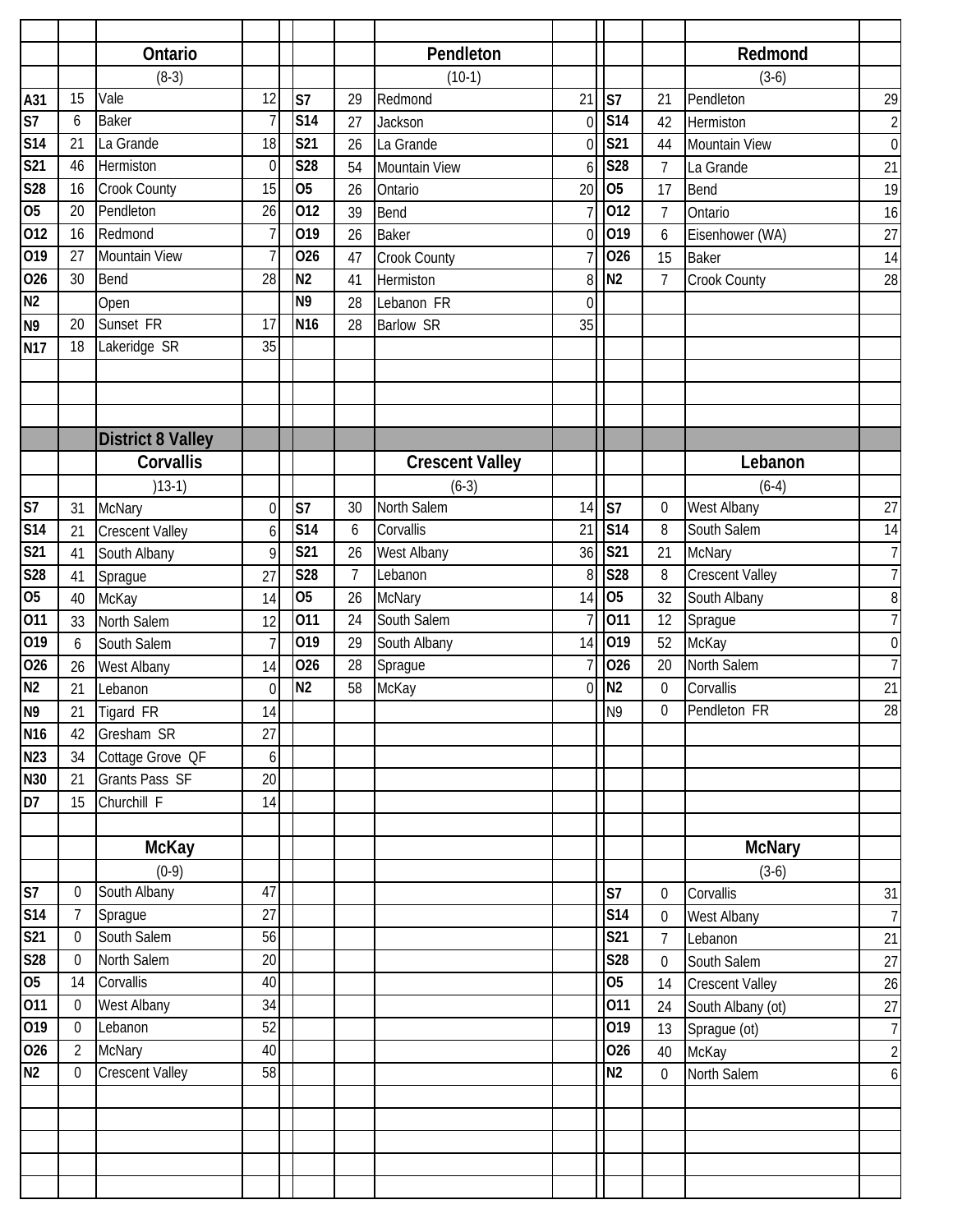| <b>North Salem</b><br>$(2-7)$<br>S <sub>7</sub><br><b>Crescent Valley</b><br>30<br>14 |                                        |                |                 |                | South Albany           |                        |
|---------------------------------------------------------------------------------------|----------------------------------------|----------------|-----------------|----------------|------------------------|------------------------|
|                                                                                       |                                        |                |                 |                |                        |                        |
|                                                                                       |                                        |                |                 |                | $(5-4)$                |                        |
|                                                                                       |                                        |                | S7              | 47             | McKay                  | $\boldsymbol{0}$       |
| <b>S14</b><br>20<br>South Albany<br>0                                                 |                                        |                | S <sub>14</sub> | 20             | North Salem            | $\mathbf 0$            |
| S <sub>21</sub><br>Sprague<br>21<br>$\boldsymbol{0}$                                  |                                        |                | S21             | 9              | Corvallis              | 41                     |
| S28<br>McKay<br>$\mathbf 0$<br>20                                                     |                                        |                | <b>S28</b>      | 34             | West Albany            | $\overline{7}$         |
| 05<br>South Salem<br>28<br>10                                                         |                                        |                | 05              | 8              | Lebanon                | 32                     |
| 011<br>33<br>12<br>Corvallis                                                          |                                        |                | 011             | 27             | McNary (ot)            | 24                     |
| 019<br>West Albany<br>21<br>0                                                         |                                        |                | 019             | 14             | <b>Crescent Valley</b> | 29                     |
| 026<br>$\overline{7}$<br>Lebanon<br>20                                                |                                        |                | 026             | $\overline{0}$ | South Salem            | $\overline{20}$        |
| N <sub>2</sub><br>McNary<br>$\overline{0}$<br>6                                       |                                        |                | N <sub>2</sub>  | 22             | Sprague                | $\boldsymbol{6}$       |
|                                                                                       |                                        |                |                 |                |                        |                        |
|                                                                                       |                                        |                |                 |                |                        |                        |
| South Salem                                                                           | Sprague                                |                |                 |                | <b>West Abany</b>      |                        |
| $(8-2)$                                                                               | $(2-7)$                                |                |                 |                | $(6-4)$                |                        |
| 28<br>Sprague<br>6<br>S7<br>S7<br>6                                                   | South Salem                            | 28             | S7              | 27             | Lebanon                | $\boldsymbol{0}$       |
| S <sub>14</sub><br>S14<br>8<br>14<br>Lebanon<br>27                                    | McKay                                  | $\overline{7}$ | <b>S14</b>      | $\overline{7}$ | <b>McNary</b>          | $\boldsymbol{0}$       |
| S <sub>21</sub><br>$\overline{S21}$<br>McKay<br>56<br>0<br>21                         | North Salem                            | $\overline{0}$ | S <sub>21</sub> | 36             | <b>Crescent Valley</b> | 26                     |
|                                                                                       | Corvallis                              | 41             | S28             | $\overline{7}$ | South Albany           | 34                     |
| S28<br><b>McNary</b><br>S28<br>27<br>0<br>27                                          |                                        |                | 05              | 36             | Sprague                | 21                     |
| 05<br>North Salem<br>05<br>28<br>10<br>21                                             | West Albany                            | 36             |                 |                |                        |                        |
| 011<br><b>Crescent Valley</b><br>011<br>24<br>$\overline{7}$<br>$\overline{1}$        | Lebanon                                | 12             | 011             | 34             | McKay                  | $\mathbf{0}$           |
| 019<br>Corvallis<br>019<br>7<br>6<br>$\overline{7}$                                   |                                        | 13             | 019             | 21             | North Salem            | $\boldsymbol{0}$       |
| 026<br>026<br>South Albany<br>20<br>$\mathbf 0$<br>$\overline{7}$                     | McNary (ot)                            | 28             | 026             | 14             | Corvallis              |                        |
| N <sub>2</sub><br>West Albany<br>21<br>35<br>N <sub>2</sub><br>6                      | <b>Crescent Valley</b><br>South Albany | 22             | N <sub>2</sub>  | 21             | South Salem            | 26                     |
| Forest Grove FR<br>14<br>16                                                           |                                        |                | N <sub>9</sub>  | 19             |                        | 35<br>35               |
| N <sub>9</sub>                                                                        |                                        |                |                 |                | Lakeridge FR           |                        |
| <b>District 9 Timber Valley</b>                                                       |                                        |                |                 |                |                        |                        |
|                                                                                       | Estacada                               |                |                 |                | Molalla                |                        |
| Canby<br>$(4-6)$                                                                      | $(6-3)$                                |                |                 |                | $(2-7)$                |                        |
| S <sub>7</sub><br>S7<br>14<br>Franklin<br>21<br>31                                    | Roosevelt                              |                | $0$ S7          | $\sqrt{2}$     | Jefferson              | 12                     |
| S <sub>14</sub><br><b>S14</b><br>Jesuit<br>16<br>6<br>48                              | Washington/Monroe                      | $\overline{0}$ | S14             | 33             | Lincoln                | $\overline{7}$         |
| S <sub>21</sub><br>27<br>S21<br>Silverton<br>24<br>9                                  | Sandy                                  | 6              | S21             | $\Omega$       | West Linn              | 35                     |
| S <sub>28</sub><br>S28<br>Estacada<br>$\overline{7}$<br>26<br>$\overline{7}$          | Canby                                  | 26             | S28             | $\mathbf 0$    | Oregon City            | 42                     |
| 05<br>05<br>20<br>Sandy<br>14<br>$\overline{7}$                                       | Silverton                              | 3 <sup>1</sup> | 05              | $\overline{7}$ | Sweet Home             | 27                     |
| 012<br>West Linn<br>24<br>012<br>20<br>$\overline{7}$                                 | <b>Sweet Home</b>                      | 21             | 012             | $\theta$       | Silverton              | 10                     |
| 019<br>Molalla<br>019<br>25<br>6<br>$\overline{7}$                                    | Oregon City                            | $6 \mid$       | 019             | 6              | Canby                  | 25                     |
| 026<br><b>Sweet Home</b><br>13<br>026<br>14<br>$\boldsymbol{0}$                       | West Linn                              | 10             | 026             | 18             | Sandy                  | 12                     |
| Oregon City<br>N <sub>2</sub><br>40<br>8<br>27                                        | Molalla                                | 14             | N <sub>2</sub>  | 14             | Estacada               | 27                     |
| Cottage Grove FR<br>$\mathfrak{Z}$<br>34                                              |                                        |                |                 |                |                        |                        |
| N <sub>2</sub><br>N <sub>9</sub>                                                      |                                        |                |                 |                |                        |                        |
|                                                                                       |                                        |                |                 |                | Sandy                  |                        |
| <b>Oregon City</b><br>$(8-2)$                                                         |                                        |                |                 |                | $(4-5)$                |                        |
| S <sub>7</sub><br>$\overline{7}$<br>Newberg<br>17                                     |                                        |                | S7              | 21             | Jackson                | $\boldsymbol{6}$       |
| S14<br>18<br>Jefferson<br>42                                                          |                                        |                | <b>S14</b>      | 25             | Parkrose               | $T)$ 22                |
| S21<br>33<br>$\overline{0}$                                                           |                                        |                | S21             | 6              | Estacada               | $\boldsymbol{9}$       |
| <b>Sweet Home</b><br>S28<br>Molalla<br>$\boldsymbol{0}$<br>42                         |                                        |                | S28             | $\overline{7}$ | Silverton              | 9                      |
| 05<br>$\overline{1}$<br>28<br>West Linn                                               |                                        |                | 05              | 14             | Canby                  | 20                     |
| 10<br>44                                                                              |                                        |                | 012             | 10             | Oregon City            |                        |
| 012<br>Sandy<br>019<br>$\overline{7}$<br>6                                            |                                        |                | 019             | 33             | <b>Sweet Home</b>      | 44<br>$\boldsymbol{0}$ |
| Estacada<br>026<br>21<br>Silverton<br>$\boldsymbol{6}$                                |                                        |                | 026             | 12             | Molalla                | 18                     |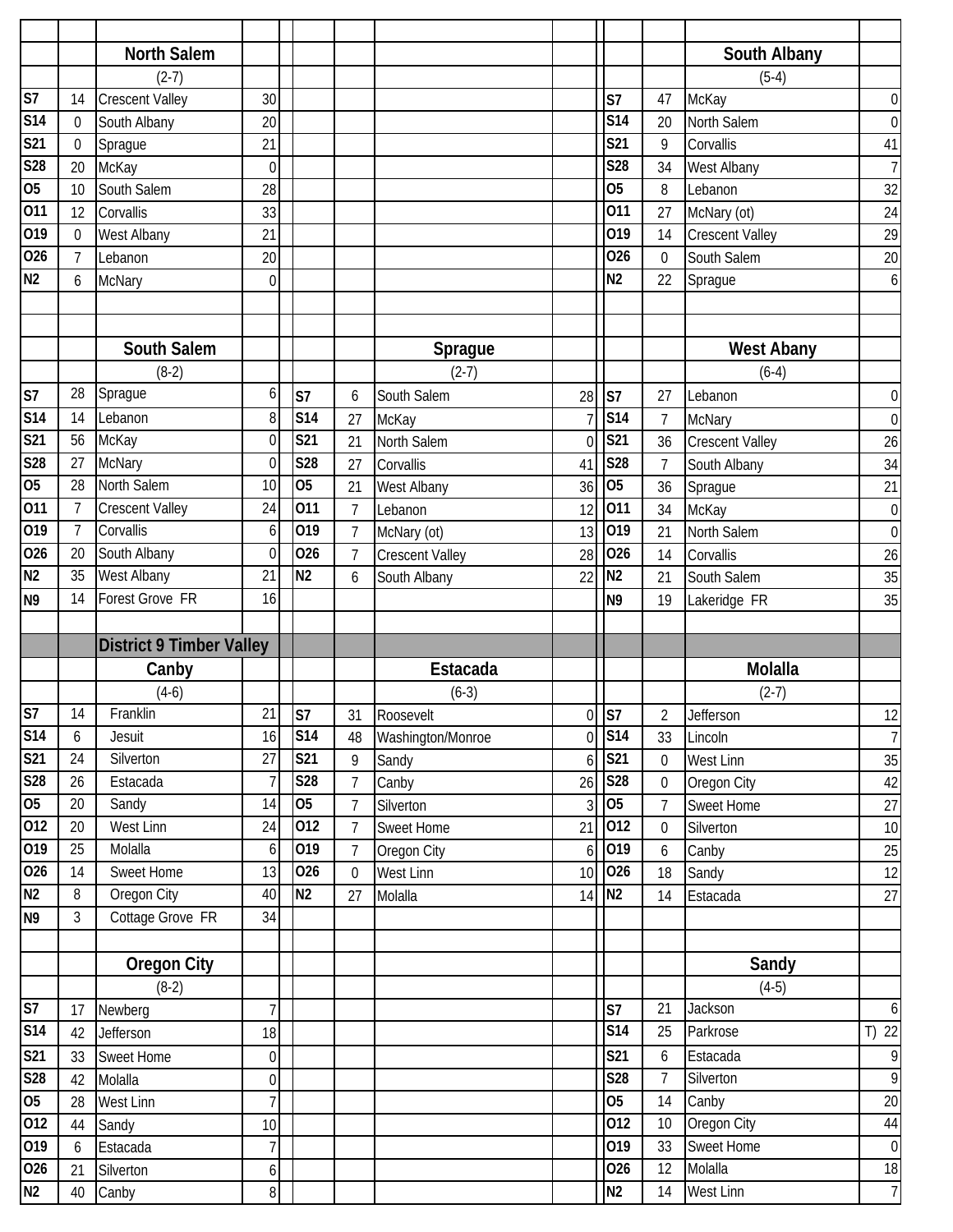| N <sub>9</sub>           | 13               | Sheldon FR             | 17               |                 |                  |                    |                |                 |                  |                      |                  |
|--------------------------|------------------|------------------------|------------------|-----------------|------------------|--------------------|----------------|-----------------|------------------|----------------------|------------------|
|                          |                  |                        |                  |                 |                  |                    |                |                 |                  |                      |                  |
|                          |                  | Silverton              |                  |                 |                  | <b>Sweet Home</b>  |                |                 |                  | <b>West Linn</b>     |                  |
|                          |                  | $(5-4)$                |                  |                 |                  | $(5-4)$            |                |                 |                  | $(6-4)$              |                  |
| S <sub>7</sub>           | 43               | Washington-Monroe      | $\boldsymbol{0}$ | S7              | 63               | Adams              | $\overline{0}$ | S7              | 14               | Lakeridge            | 28               |
| <b>S14</b>               | 13               | <b>Dallas</b>          | 12               | <b>S14</b>      | 21               | Roosevelt          | 6              | <b>S14</b>      | 13               | Franklin             | $\mathbf{9}$     |
| S21                      | 27               | Canby                  | 24               | S <sub>21</sub> | $\mathbf 0$      | Oregon City        | 33             | S21             | 35               | Molalla              | $\overline{0}$   |
| S28                      | 9                | Sandy                  | $\overline{1}$   | S28             | 15               | West Linn          | 35             | S28             | 35               | <b>Sweet Home</b>    | 15               |
| 05                       | $\mathfrak{Z}$   | Estacada               | $\overline{1}$   | $\overline{05}$ | 27               | Molalla            | 7 <sup>1</sup> | 05              | $\overline{7}$   | Oregon City          | 28               |
| 012                      | 10               | Molalla                | 0                | 012             | 21               | Estacada           | 7              | 012             | 24               | Canby                | 20               |
| 019                      | $\overline{7}$   | West Linn              | 20               | 019             | $\boldsymbol{0}$ | Sandy              | 33             | 019             | 20               | Silverton            | 7 <sup>1</sup>   |
| 026                      | 6                | Oregon City            | 21               | 026             | 13               | Canby              | 14             | 026             | 10               | Estacada             | $\mathbf 0$      |
| N <sub>2</sub>           | $\overline{7}$   | Sweet Home             | 14               | N <sub>2</sub>  | 14               | Silverton          |                | N <sub>2</sub>  | $\overline{1}$   | Sandy                | 14               |
|                          |                  |                        |                  |                 |                  |                    |                | N <sub>9</sub>  | 6                | <b>Barlow FR</b>     | 18               |
|                          |                  | <b>District 10 PIL</b> |                  |                 |                  |                    |                |                 |                  |                      |                  |
|                          |                  | <b>Benson</b>          |                  |                 |                  |                    |                |                 |                  | Cleveland            |                  |
|                          |                  | $(7-4)$                |                  |                 |                  |                    |                |                 |                  | $(1-7)$              |                  |
| $\overline{\mathsf{S}7}$ | 13               | Beaverton              | 8                |                 |                  |                    |                | S7              | 6                | McMinnville          | 25               |
| <b>S14</b>               | 29               | Central CAtholic       | $\mathbf 0$      |                 |                  |                    |                | <b>S14</b>      | $\boldsymbol{0}$ | Lakeridge            | 48               |
| <b>S21</b>               | $\overline{0}$   | Kelso (WA)             | $\overline{1}$   |                 |                  |                    |                | <b>S22</b>      | 23               | Marshall             | $6 \mid$         |
| S28                      | 29               | Cleveland              | $\mathbf 0$      |                 |                  |                    |                | S28             | $\boldsymbol{0}$ | Benson               | 29               |
| <b>O6</b>                | 19               | Marshall               | $\overline{2}$   |                 |                  |                    |                | O <sub>5</sub>  | 14               | Wilson               | 26               |
| 012                      | 15               | Franklin               | 10               |                 |                  |                    |                | 013             | $\mathbf 0$      | Grant                | $\overline{19}$  |
| 019                      | 21               | Madison                | 13               |                 |                  |                    |                | 019             | $\mathbf 0$      | Madison              | 7 <sup>1</sup>   |
| 026                      | $\mathbf 0$      | Grant                  | 10               |                 |                  |                    |                | 026             | 7                | Franklin             | $\boldsymbol{8}$ |
| N <sub>2</sub>           | $\mathbf 0$      | Wilson                 | 6                |                 |                  |                    |                | N <sub>2</sub>  |                  |                      |                  |
| N <sub>9</sub>           | 15               | Jackson FR             | 6                |                 |                  |                    |                |                 |                  |                      |                  |
| N <sub>16</sub>          | $\mathbf 0$      | Churchill SR           | 8                |                 |                  |                    |                |                 |                  |                      |                  |
|                          |                  |                        |                  |                 |                  |                    |                |                 |                  |                      |                  |
|                          |                  |                        |                  |                 |                  |                    |                |                 |                  |                      |                  |
|                          |                  | Franklin               |                  |                 |                  | Grant              |                |                 |                  | Madison              |                  |
|                          |                  | $(2-6)$                |                  |                 |                  | $(10-1)$           |                |                 |                  | $(5-4)$              |                  |
| S <sub>7</sub>           | 21               | Canby                  | 14               | S <sub>7</sub>  | 34               | Hillsboro          | 8 <sup>1</sup> | S7              | 31               | Parkrose             | 26               |
| <b>S14</b>               | 9                | West Linn              | 13               | S14             | 20               | Ft. Vancouver (WA) | $6 \mid$       | S <sub>14</sub> | 14               | Lake Oswego          | 33               |
| S <sub>21</sub>          | 13               | Madison                | 22               | S <sub>21</sub> | 33               | Wilson             | 7 <sup>1</sup> | S <sub>21</sub> | 22               | Franklin             | 13               |
| S28                      | $\mathbf 0$      | Wilson                 | 12               | S28             | 28               | Evergreen (WA)     | 7              | S28             | 42               | Marshall             | 14               |
| 05                       | $\boldsymbol{0}$ | Grant                  | 21               | 05              | 21               | Franklin           | $\overline{0}$ | 05              | 13               | Wilson               | $\overline{37}$  |
| 012                      | 10               | Benson                 | 15               | 012             | 21               | Marshall           | $\overline{0}$ | 012             | 37               | <b>Mountain View</b> | 18               |
| 019                      | 8                | Marshall               | 12               | 019             | 19               | Cleveland          | $\overline{0}$ | 019             | 13               | Benson               | 21               |
| 026                      | 8                | Cleveland              | $\overline{1}$   | 026             | 10               | Benson             | 0              | 026             | $\overline{7}$   | Cleveland            | $\overline{0}$   |
| N <sub>2</sub>           |                  |                        |                  | N <sub>2</sub>  | 23               | Madison            | 13             | N <sub>2</sub>  | 13               | Grant                | 23               |
|                          |                  |                        |                  | N <sub>9</sub>  | 28               | Hidden Valley FR   | 22             |                 |                  |                      |                  |
|                          |                  |                        |                  | N <sub>16</sub> | $\overline{7}$   | Cottage Grove SR   | 12             |                 |                  |                      |                  |
|                          |                  |                        |                  |                 |                  |                    |                |                 |                  |                      |                  |
|                          |                  |                        |                  |                 |                  |                    |                |                 |                  |                      |                  |
|                          |                  |                        |                  |                 |                  |                    |                |                 |                  |                      |                  |
|                          |                  |                        |                  |                 |                  |                    |                |                 |                  |                      |                  |
|                          |                  |                        |                  |                 |                  |                    |                |                 |                  |                      |                  |
|                          |                  |                        |                  |                 |                  |                    |                |                 |                  |                      |                  |
|                          |                  |                        |                  |                 |                  |                    |                |                 |                  |                      |                  |
|                          |                  |                        |                  |                 |                  |                    |                |                 |                  |                      |                  |
|                          |                  |                        |                  |                 |                  |                    |                |                 |                  |                      |                  |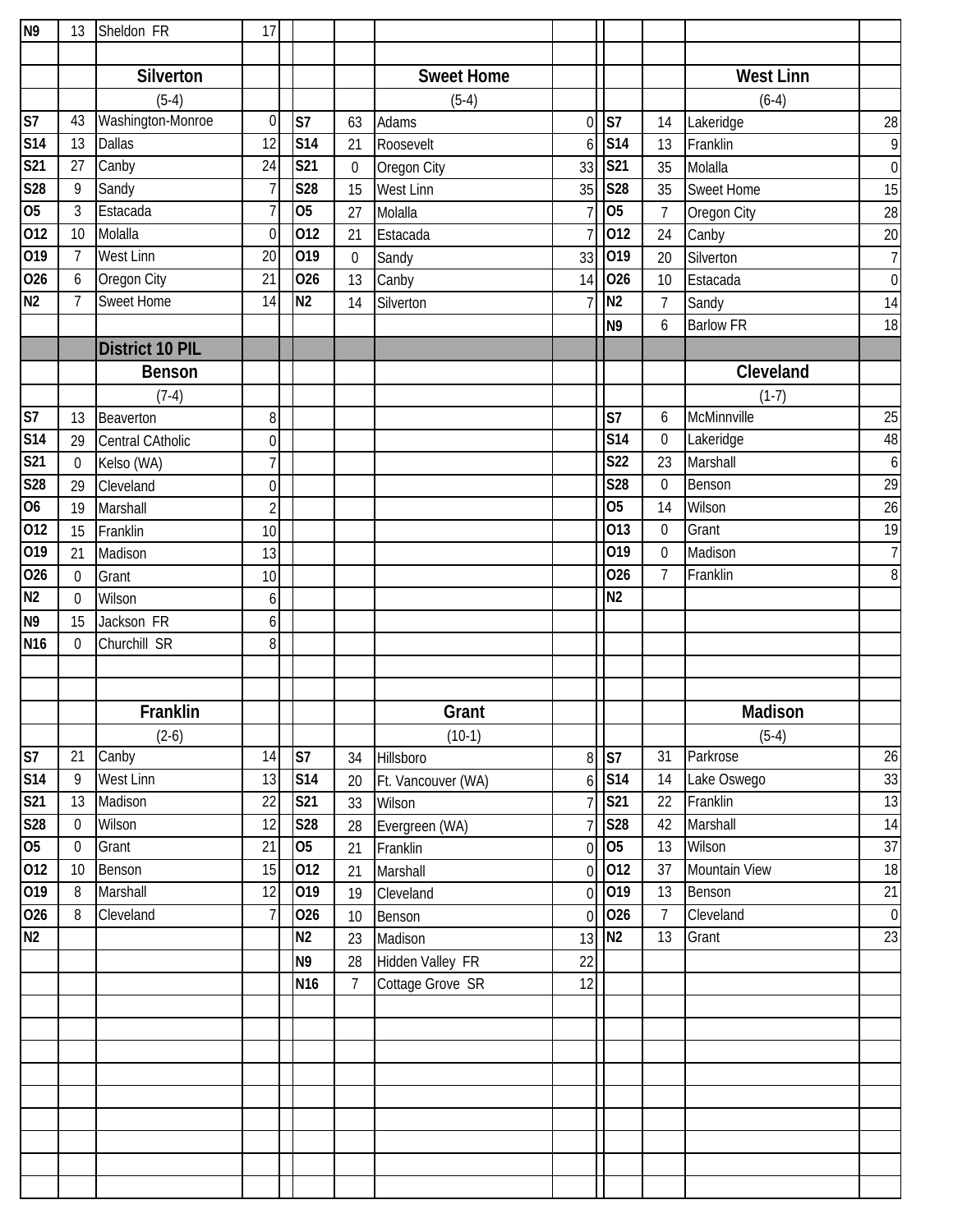|                          |                  | <b>Marshall</b>          |                  |  |                                             |                 |                  | Wilson       |                  |
|--------------------------|------------------|--------------------------|------------------|--|---------------------------------------------|-----------------|------------------|--------------|------------------|
|                          |                  | $(1-7)$                  |                  |  |                                             |                 |                  | $(8-2)$      |                  |
| S <sub>7</sub>           | $\overline{0}$   | <b>Dallas</b>            | 28               |  |                                             | S7              | 7                | Jesuit       | 6                |
| S14                      | $\boldsymbol{0}$ | Lake Oswego              | 28               |  |                                             | <b>S14</b>      | 27               | Astoria      | $\overline{7}$   |
| $\overline{S21}$         | 6                | Cleveland                | 23               |  |                                             | S21             | 7                | Grant        | 33               |
| $\overline{\text{S}}$ 28 | 14               | Madison                  | 42               |  |                                             | S28             | 12               | Franklin     | $\boldsymbol{0}$ |
| 05                       | $\overline{2}$   | Benson                   | 19               |  |                                             | 05              | 37               | Madison      | 13               |
| 012                      | $\mathbf 0$      | Grant                    | 21               |  |                                             | 012             | 26               | Cleveland    | 14               |
| 019                      | 12               | Franklin                 | 8                |  |                                             | 019             | 20               | Marshall     | $\overline{7}$   |
| 026                      | $\overline{7}$   | Wilson                   | 20               |  |                                             | 026             | 6                | Benson       | $\overline{0}$   |
| N <sub>2</sub>           |                  |                          |                  |  |                                             | N <sub>2</sub>  |                  |              |                  |
|                          |                  |                          |                  |  |                                             | <b>N10</b>      | 15               | Baker        | 14               |
|                          |                  |                          |                  |  |                                             | N <sub>16</sub> | 14               | Sheldon      | 28               |
|                          |                  |                          |                  |  |                                             |                 |                  |              |                  |
|                          |                  |                          |                  |  | 1979 Class AA Football Schedules and Scores |                 |                  |              |                  |
|                          |                  |                          |                  |  |                                             |                 |                  |              |                  |
|                          |                  | <b>District 1 Cowapa</b> |                  |  |                                             |                 |                  |              |                  |
|                          |                  | <b>Banks</b>             |                  |  |                                             |                 |                  | Clatskanie   |                  |
|                          |                  | $(2-7)$                  |                  |  |                                             |                 |                  | $(2-6)$      |                  |
| S <sub>7</sub>           | 8                | Dayton                   | 26               |  |                                             | S7              | 26               | Knappa (ot)  | 32               |
| S14                      | 0                | Oakridge                 | 20               |  |                                             | <b>S14</b>      | 21               | Warrenton    | $\boldsymbol{0}$ |
| $\overline{\text{S21}}$  | 10               | Tillamook                | 12               |  |                                             | <b>S21</b>      | 26               | Seaside      | $\overline{22}$  |
| S <sub>28</sub>          | 20               | Clatskanie               | 13               |  |                                             | S28             | 13               | <b>Banks</b> | 20               |
| 05                       | 22               | Seaside                  | 12               |  |                                             | 05              |                  |              |                  |
| 012                      | 13               | St. Helens               | 25               |  |                                             | 012             | $\boldsymbol{0}$ | Scappoose    | 39               |
| 019                      | 6                | Rainier                  | 27               |  |                                             | 019             | $\mathbf 0$      | St. Helens   | 36               |
| 026                      | 6                | Stayton                  | $\overline{7}$   |  |                                             | 026             | 6                | Tillamook    | 18               |
| N <sub>2</sub>           | 13               | Scappoose                | 21               |  |                                             | N <sub>2</sub>  | $\mathbf 0$      | Rainier      | 42               |
|                          |                  |                          |                  |  |                                             |                 |                  |              |                  |
|                          |                  |                          |                  |  |                                             |                 |                  |              |                  |
|                          |                  |                          |                  |  |                                             |                 |                  |              |                  |
|                          |                  | Rainier                  |                  |  |                                             |                 |                  | St. Helens   |                  |
|                          |                  | $(9-2)$                  |                  |  |                                             |                 |                  | $(10-1)$     |                  |
| S <sub>7</sub>           | 21               | Woodland (WA)            | 14               |  |                                             | S7              | 28               | Astoria      | 14               |
| S14                      | 26               | Ridgefield (WA)          | $\boldsymbol{0}$ |  |                                             | <b>S14</b>      | 40               | Washougal-WA | $\vert 0 \vert$  |
| S <sub>21</sub>          | 41               | Pe Ell (WA)              | $\boldsymbol{0}$ |  |                                             | S21             | 47               | Scappoose    | $\boldsymbol{0}$ |
| S28                      | 47               | Seaside                  | 6                |  |                                             | S28             | 15               | McLoughlin   | $\, 8$           |
| 05                       | 35               | Scappoose                | $\overline{7}$   |  |                                             | 05              | 38               | Tillamook    | 13               |
| 012                      | 34               | Tillamook                | 6                |  |                                             | 012             | 25               | <b>Banks</b> | 13               |
| 019                      | 27               | <b>Banks</b>             | 6                |  |                                             | 019             | 36               | Clatskanie   | $\boldsymbol{0}$ |
| 026                      | $\overline{0}$   | St. Helens               | 21               |  |                                             | 026             | 21               | Rainier      | $\vert 0 \vert$  |
| N <sub>2</sub>           | 42               | Clatskanie               | 0                |  |                                             | N <sub>2</sub>  | 7                | Seaside      | $\boldsymbol{0}$ |
| N10                      | 49               | Junction City FR         | 6                |  |                                             | N <sub>10</sub> | 32               | Cascade FR   | 31               |
| <b>N17</b>               | $\overline{0}$   | Burns QF                 | 21               |  |                                             | N <sub>16</sub> | 10               | Phoenix QF   | 27               |
|                          |                  |                          |                  |  |                                             |                 |                  |              |                  |
|                          |                  |                          |                  |  |                                             |                 |                  |              |                  |
|                          |                  |                          |                  |  |                                             |                 |                  |              |                  |
|                          |                  |                          |                  |  |                                             |                 |                  |              |                  |
|                          |                  |                          |                  |  |                                             |                 |                  |              |                  |
|                          |                  |                          |                  |  |                                             |                 |                  |              |                  |
|                          |                  |                          |                  |  |                                             |                 |                  |              |                  |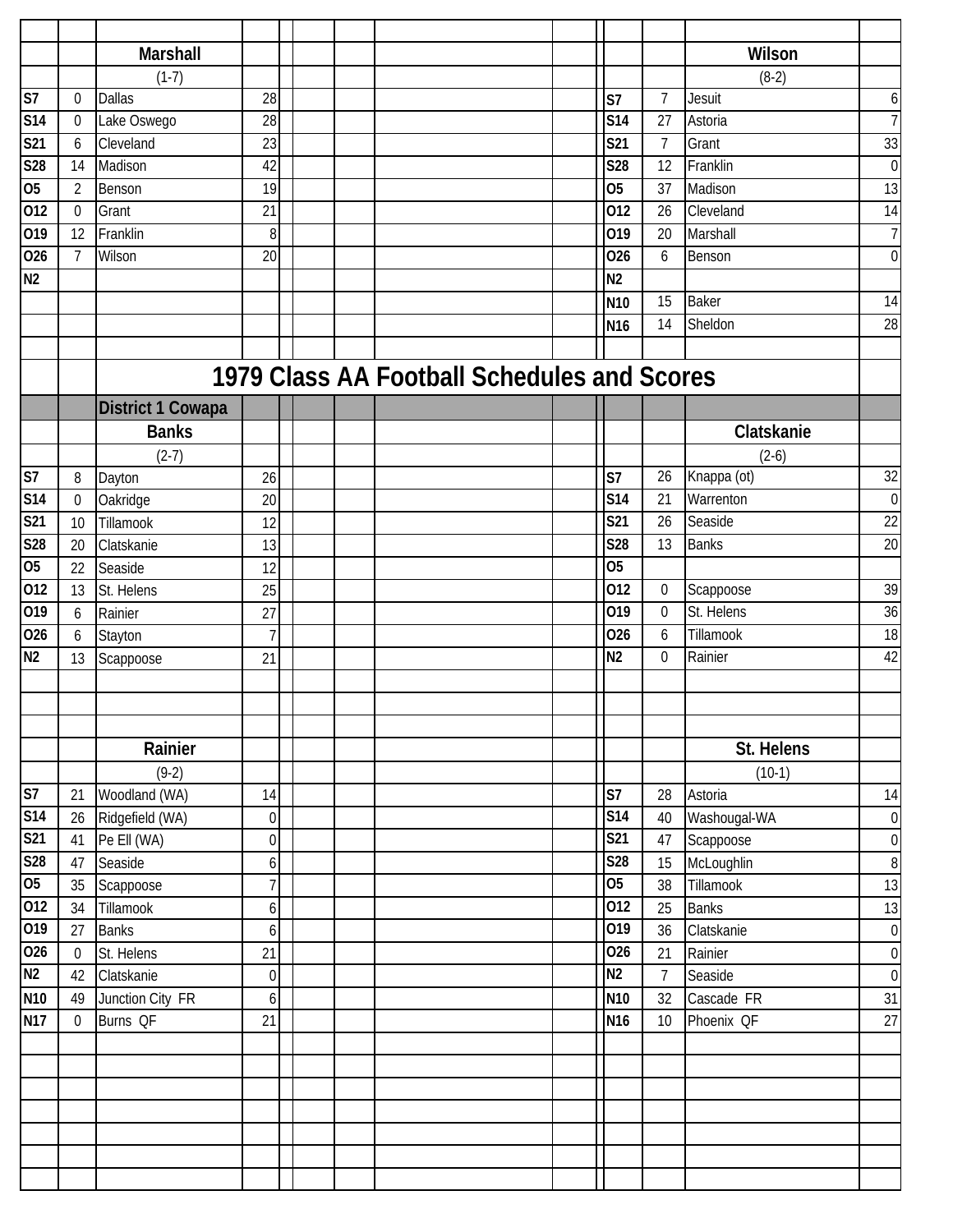|                          |                  | Scappoose           |                |                 |                | Seaside             |                |                 |                | <b>Tillamook</b>    |                          |
|--------------------------|------------------|---------------------|----------------|-----------------|----------------|---------------------|----------------|-----------------|----------------|---------------------|--------------------------|
|                          |                  | $(5-3)$             |                |                 |                | $(1-7)$             |                |                 |                | $(3-5)$             |                          |
| S <sub>7</sub>           | 13               | Central             |                | $12 \# S7$      | 6              | Sherwood            | 30             | S7              | 12             | Gladstone           | 28                       |
| S <sub>14</sub>          | 13               | Sherwood            |                | 20 # S14        | $\overline{1}$ | Woodburn            | 23             | S <sub>14</sub> | 27             | La Salle            | $\boldsymbol{0}$         |
| S21                      | $\overline{0}$   | St. Helens          |                | 47 # S21        | 22             | Clatskanie          | 26             | S21             | 12             | <b>Banks</b>        | 10                       |
| S28                      | 28               | Tillamook           |                | 20 # S28        | 6              | Rainier             | 47             | S28             | 20             | Scappoose           | 28                       |
| 05                       | $\overline{7}$   | Rainier             |                | $35 \# 05$      | 12             | <b>Banks</b>        | 22             | 05              | 13             | St. Helens          | 33                       |
| 012                      | 39               | Clatskanie          |                | 0 0 012         | 13             | Tillamook           | 6              | 012             | 6              | Rainier             | 34                       |
| $\overline{0}19$         | 34               | Seaside             |                | 6 6 0 19        | 6              | Scappoose           | 34             | 019             | 6              | Seaside             | 13                       |
| 026                      | 21               | <b>Banks</b>        |                | $13 \# 026$     | $\mathbf 0$    | St. Helens          | $\overline{7}$ | 026             | 18             | Clatskanie          | $6 \mid$                 |
| N <sub>2</sub>           |                  |                     |                | N <sub>2</sub>  |                |                     |                | N <sub>2</sub>  |                |                     |                          |
|                          |                  |                     |                |                 |                |                     |                |                 |                |                     |                          |
|                          |                  | District 2 Yamawa   |                |                 |                |                     |                |                 |                |                     |                          |
|                          |                  | Dayton              |                |                 |                |                     |                |                 |                | <b>Jefferson</b>    |                          |
|                          |                  | $(7-2)$             |                |                 |                |                     |                |                 |                | $(3-6)$             |                          |
| $\overline{\mathsf{S}7}$ | 26               | <b>Banks</b>        | 8              |                 |                |                     |                | S7              | 13             | Colton              | $\overline{\mathcal{L}}$ |
| <b>S14</b>               | 49               | Amity               | 20             |                 |                |                     |                | <b>S14</b>      | 21             | <b>Scio</b>         | 14                       |
| S <sub>21</sub>          | 34               | <b>North Marion</b> | 6              |                 |                |                     |                | S21             | $\mathbf 0$    | Nestucca            | 26                       |
| S28                      | 36               | Nestucca            | 8              |                 |                |                     |                | S28             | 3              | <b>North Marion</b> | 34                       |
| 05                       | 28               | Yamhill-Carlton     | $\mathbf 0$    |                 |                |                     |                | 05              | 23             | Willamina           | $\overline{0}$           |
| 012                      | $\boldsymbol{0}$ | Taft                | 22             |                 |                |                     |                | 011             | 8              | Sherwood            | 53                       |
| 019                      | 12               | Sherwood            | 7              |                 |                |                     |                | 019             | $\overline{2}$ | <b>Central Linn</b> | 7 <sup>1</sup>           |
| 026                      | $\overline{7}$   | Willamina           | 27             |                 |                |                     |                | 026             | 8              | Yamhill-Carlton     | $\overline{30}$          |
| N <sub>2</sub>           | 48               | Jefferson           | $\mathbf 0$    |                 |                |                     |                | N <sub>2</sub>  | $\mathbf 0$    | Dayton              | 48                       |
| N <sub>9</sub>           | 20               | South Umpqua FR     | 13             |                 |                |                     |                |                 |                |                     |                          |
| <b>N16</b>               | 6                | Gladstone QF        | 35             |                 |                |                     |                |                 |                |                     |                          |
|                          |                  |                     |                |                 |                |                     |                |                 |                |                     |                          |
|                          |                  | Nestucca            |                |                 |                | <b>North Marion</b> |                |                 |                | Sherwood            |                          |
|                          |                  | $(4-4)$             |                |                 |                | $(7-3)$             |                |                 |                | $(6-3)$             |                          |
| S <sub>7</sub>           | $\boldsymbol{0}$ | Taft                | 14             | S7              | $\mathbf 0$    | Woodburn            | 14             | S7              | 30             | Seaside             | $6 \mid$                 |
| S14                      |                  |                     |                | S <sub>14</sub> | 34             | Taft                | 6              | S <sub>14</sub> | 20             | Scappoose           | 13                       |
| S21                      | 26               | Jefferson           | 0              | S21             | 6              | Dayton              | 34             | S21             | 14             | Willamina           | 9                        |
| $\overline{\text{S28}}$  | 8                | Dayton              | 36             | S28             | 34             | Jefferson           | 3 <sup>1</sup> | S28             | 19             | Yamhill-Carlton     | 18                       |
| 05                       | 14               | Sherwood<br>(ot)    | 13             | 05              | 13             | Junction City       | $\overline{7}$ | 05              | 13             | Nestucca            | 14                       |
| 012                      | 21               | Willamina           | 6              | 011             | $\overline{7}$ | Yamhill-Carlton     | $\overline{0}$ | 011             | 53             | Jefferson (OR)      | $\,8\,$                  |
| 019                      | $\overline{0}$   | North Marion        | 20             | 019             | 20             | Nestucca            | $\overline{0}$ | 019             | $\overline{7}$ | Dayton              | 12                       |
| 026                      |                  | 6 Newport           | 10             | 026             | 34             | Sherwood            | 7              | 026             | $\overline{7}$ | North Marion        | 34                       |
| N <sub>2</sub>           | 6                | Yamhill-Carlton     | $\overline{2}$ | N <sub>2</sub>  | $\overline{7}$ | Willamina           | 3              | N <sub>2</sub>  | 13             | Elmira              | 7                        |
|                          |                  |                     |                | N <sub>10</sub> | $\overline{7}$ | Reedsport FR        | 14             |                 |                |                     |                          |
|                          |                  |                     |                |                 |                |                     |                |                 |                |                     |                          |
|                          |                  | Willamina           |                |                 |                |                     |                |                 |                | Yamhill-Carlton     |                          |
|                          |                  | $(4-5)$             |                |                 |                |                     |                |                 |                | $(3-6)$             |                          |
| S <sub>7</sub>           | 38               | *Hillsboo JV's      | 0              |                 |                |                     |                | S7              | 44             | Sheridan            | $\overline{0}$           |
| S <sub>14</sub>          | 7                | Stayton             | 30             |                 |                |                     |                | <b>S14</b>      | 26             | Cascade             | $\overline{0}$           |
| S <sub>21</sub>          | 9                | Sherwood            | 14             |                 |                |                     |                | S21             | 6              | Philomath           | $\boldsymbol{8}$         |
| <b>S28</b>               | 34               | Toledo              | 20             |                 |                |                     |                | S28             | 18             | Sherwood            | 19                       |
| 05                       | 0                | Jefferson (OR)      | 23             |                 |                |                     |                | 05              | $\mathbf 0$    | Dayton              | 28                       |
| 011                      | 6                | Nestucca            | 21             |                 |                |                     |                | 11              | $\mathbf 0$    | North Marion        | 7                        |
| 019                      | 14               | Yamhill-Carlton     | 6              |                 |                |                     |                | 019             | 6              | Willamina           | 14                       |
| 026                      | 27               | Dayton              | $\overline{7}$ |                 |                |                     |                | 026             | 30             | Jefferson (OR)      | 8 <sup>0</sup>           |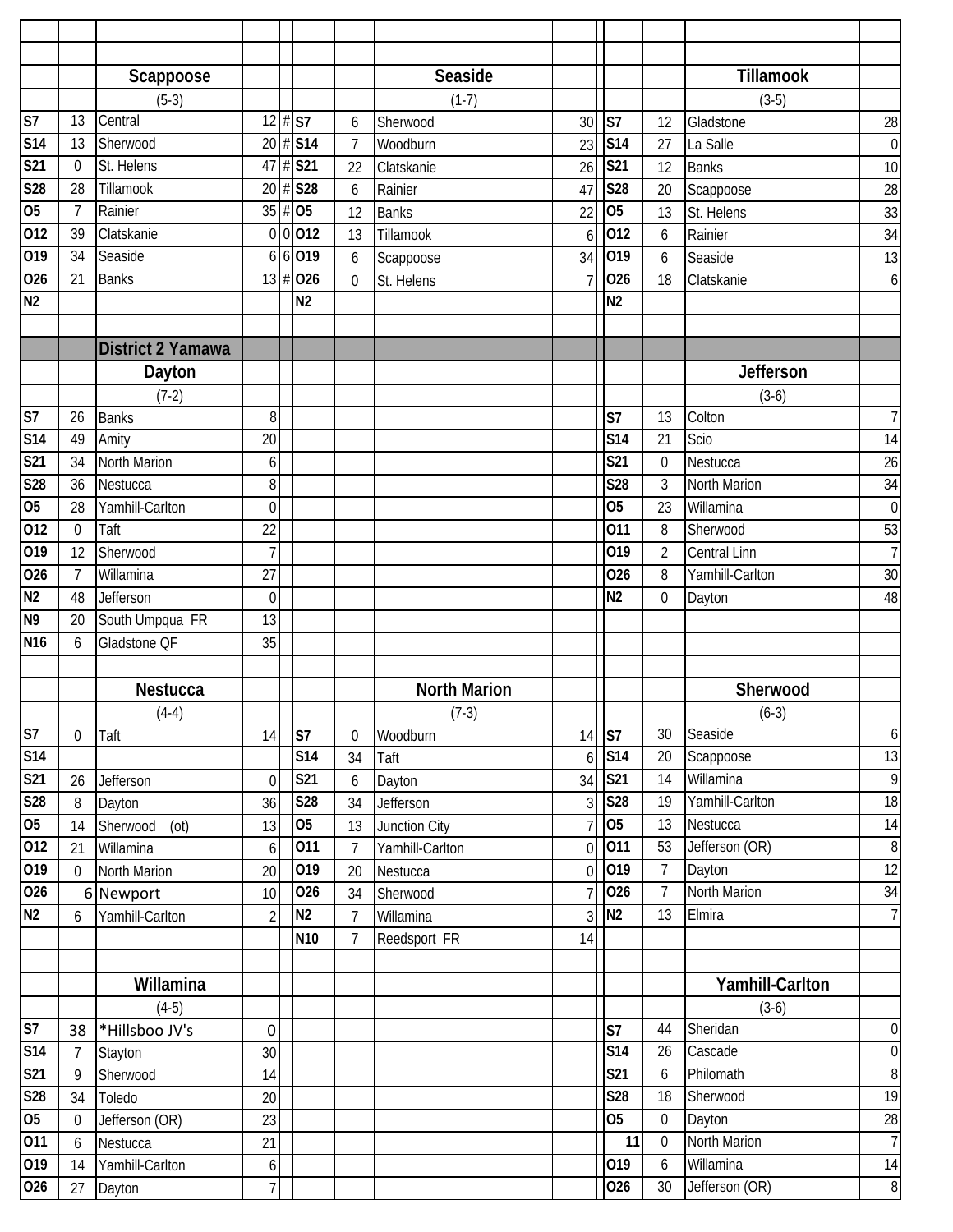| N <sub>2</sub>           | 3              | North Marion               | $\overline{7}$   |                         |                    |                   |                | N <sub>2</sub>  | $\overline{2}$  | Nestucca                | $6 \mid$         |
|--------------------------|----------------|----------------------------|------------------|-------------------------|--------------------|-------------------|----------------|-----------------|-----------------|-------------------------|------------------|
|                          |                | *Neah-Kah-Nie cancel       |                  |                         | not enough players |                   |                |                 |                 |                         |                  |
|                          |                | <b>District 3 Far West</b> |                  |                         |                    |                   |                |                 |                 |                         |                  |
|                          |                | <b>Bandon</b>              |                  |                         |                    |                   |                |                 |                 | <b>Brookings-Harbor</b> |                  |
|                          |                | $(5-4)$                    |                  |                         |                    |                   |                |                 |                 | $(3-6)$                 |                  |
| S7                       | 20             | Sutherlin                  | 0                |                         |                    |                   |                | S7              | 14              | Del Norte (CA)          | $\overline{0}$   |
| <b>S14</b>               | 19             | Rogue River                | 9                |                         |                    |                   |                | <b>S14</b>      | 8               | North Valley            | $\overline{3}$   |
| S <sub>21</sub>          | 6              | Reedsport                  | 19               |                         |                    |                   |                | S21             | 16              | Siuslaw                 | 18               |
| S28                      | 12             | North Valley               | 20               |                         |                    |                   |                | S28             | 14              | Gold Beach              | 42               |
| 05                       | 19             | Siuslaw                    | 6                |                         |                    |                   |                | 05              | 6               | Coquille                | 26               |
| 012                      | 12             | <b>Gold Beach</b>          | 40               |                         |                    |                   |                | 012             | 6               | Reedsport               | 19               |
| 019                      | 6              | Coquille                   | 27               |                         |                    |                   |                | 019             | 16              | Myrtle Point            | $\overline{0}$   |
| 026                      | 48             | Myrtle Point               | 12               |                         |                    |                   |                | 026             | 13              | Phoenix                 | 49               |
| N2                       | 12             | Brookings-Harbor           | 6                |                         |                    |                   |                | N <sub>2</sub>  | 6               | Bandon                  | 12               |
|                          |                |                            |                  |                         |                    |                   |                |                 |                 |                         |                  |
|                          |                | Coquille                   |                  |                         |                    | <b>Gold Beach</b> |                |                 |                 | <b>Myrtle Point</b>     |                  |
|                          |                | $(8-2)$                    |                  |                         |                    | $(6-3)$           |                |                 |                 | $(0-9)$                 |                  |
| A31                      | 33             | Myrtle Point               | 14               | S <sub>7</sub>          | 12                 | South Umpqua      | 26             | A31             | 14              | Coquille                | 33               |
| $\overline{\mathsf{S}7}$ | 32             | La Salle                   | 6                | $\overline{\text{S}14}$ | 6                  | Phoenix           | 28             | S7              | 8               | Glide                   | 35               |
| <b>S14</b>               | 33             | South Umpqua               | $\theta$         | $\overline{S21}$        | 44                 | North Valley      | $\Omega$       | S <sub>14</sub> | 6               | Douglas                 | $\overline{20}$  |
| S21                      | 22             | Myrtle Point               | $\mathbf{0}$     | <b>S28</b>              | 42                 | Brookings-Harbor  | 14             | S21             | $\overline{0}$  | Coquille                | 22               |
| <b>S28</b>               | 35             | Siuslaw                    | 20               | 05                      | 27                 | Reedsport         | $\theta$       | S28             | $\theta$        | Reedsport               | $\overline{20}$  |
| 05                       | 26             | Brookings-Harbor           | 6                | 012                     | 40                 | Bandon            | 12             | 05              |                 | Open                    |                  |
| $\overline{012}$         |                | Open                       |                  | $\overline{019}$        | 28                 | Siuslaw           | $\overline{2}$ | 012             | 39              | Siuslaw                 | 47               |
| 019                      | 27             | Bandon                     | 6                | 026                     | 6                  | Coquille          | 24             | 019             | 0               | Brookings-Harbor        | 16               |
| 026                      | 24             | <b>Gold Beach</b>          | 6                | N <sub>2</sub>          | 19                 | Myrtle Point      | 14             | 026             | 12              | Bandon                  | 48               |
| N <sub>2</sub>           | 0              | Reedsport                  | 6                |                         |                    |                   |                | N <sub>2</sub>  | 14              | Gold Beach              | 19               |
| N <sub>10</sub>          | $\mathbf 0$    | Gladstone FR               | 6                |                         |                    |                   |                |                 |                 |                         |                  |
|                          |                |                            |                  |                         |                    |                   |                |                 |                 |                         |                  |
|                          |                | Reedsport                  |                  |                         |                    |                   |                |                 |                 | <b>Siuslaw</b>          |                  |
|                          |                | $(8-3)$                    |                  |                         |                    |                   |                |                 |                 | $(5-4)$                 |                  |
| S <sub>7</sub>           | 12             | Newport                    | 14               |                         |                    |                   |                | S7              | 13              | Toledo                  | $\boldsymbol{0}$ |
| S <sub>14</sub>          | 33             | Glide                      | $\mathfrak{Z}$   |                         |                    |                   |                | S14             | $\overline{13}$ | Newport                 | 20               |
| <b>S21</b>               | 19             | Bandon                     | 6                |                         |                    |                   |                | S21             | 18              | Brookings-Harbor        | 16               |
| S <sub>28</sub>          | 20             | Myrtle Point               | $\boldsymbol{0}$ |                         |                    |                   |                | S28             | 20              | Coquille                | 35               |
| 05                       | 0              | <b>Gold Beach</b>          | 27               |                         |                    |                   |                | 05              | 6               | Bandon                  | 19               |
| 012                      | 19             | Brookings-Harbor           | 6                |                         |                    |                   |                | 012             | 47              | Myrtle Point            | 39               |
| 019                      | $\mathfrak{Z}$ | Woodburn                   | $\boldsymbol{0}$ |                         |                    |                   |                | 019             | $\overline{2}$  | <b>Gold Beach</b>       | 28               |
| 026                      | 21             | Siuslaw                    | 13               |                         |                    |                   |                | 026             | 21              | Reedsport               | 13               |
| $\overline{\mathsf{N2}}$ | 6              | Coquille                   | $\boldsymbol{0}$ |                         |                    |                   |                | N <sub>2</sub>  | $\overline{32}$ | Central                 | $\overline{7}$   |
| N <sub>10</sub>          | 14             | North Marion FR            | $\overline{7}$   |                         |                    |                   |                |                 |                 |                         |                  |
| N <sub>16</sub>          | $\overline{0}$ | Marist QF                  | 23               |                         |                    |                   |                |                 |                 |                         |                  |
|                          |                |                            |                  |                         |                    |                   |                |                 |                 |                         |                  |
|                          |                |                            |                  |                         |                    |                   |                |                 |                 |                         |                  |
|                          |                |                            |                  |                         |                    |                   |                |                 |                 |                         |                  |
|                          |                |                            |                  |                         |                    |                   |                |                 |                 |                         |                  |
|                          |                |                            |                  |                         |                    |                   |                |                 |                 |                         |                  |
|                          |                |                            |                  |                         |                    |                   |                |                 |                 |                         |                  |
|                          |                |                            |                  |                         |                    |                   |                |                 |                 |                         |                  |
|                          |                |                            |                  |                         |                    |                   |                |                 |                 |                         |                  |
|                          |                |                            |                  |                         |                    |                   |                |                 |                 |                         |                  |
|                          |                |                            |                  |                         |                    |                   |                |                 |                 |                         |                  |
|                          |                |                            |                  |                         |                    |                   |                |                 |                 |                         |                  |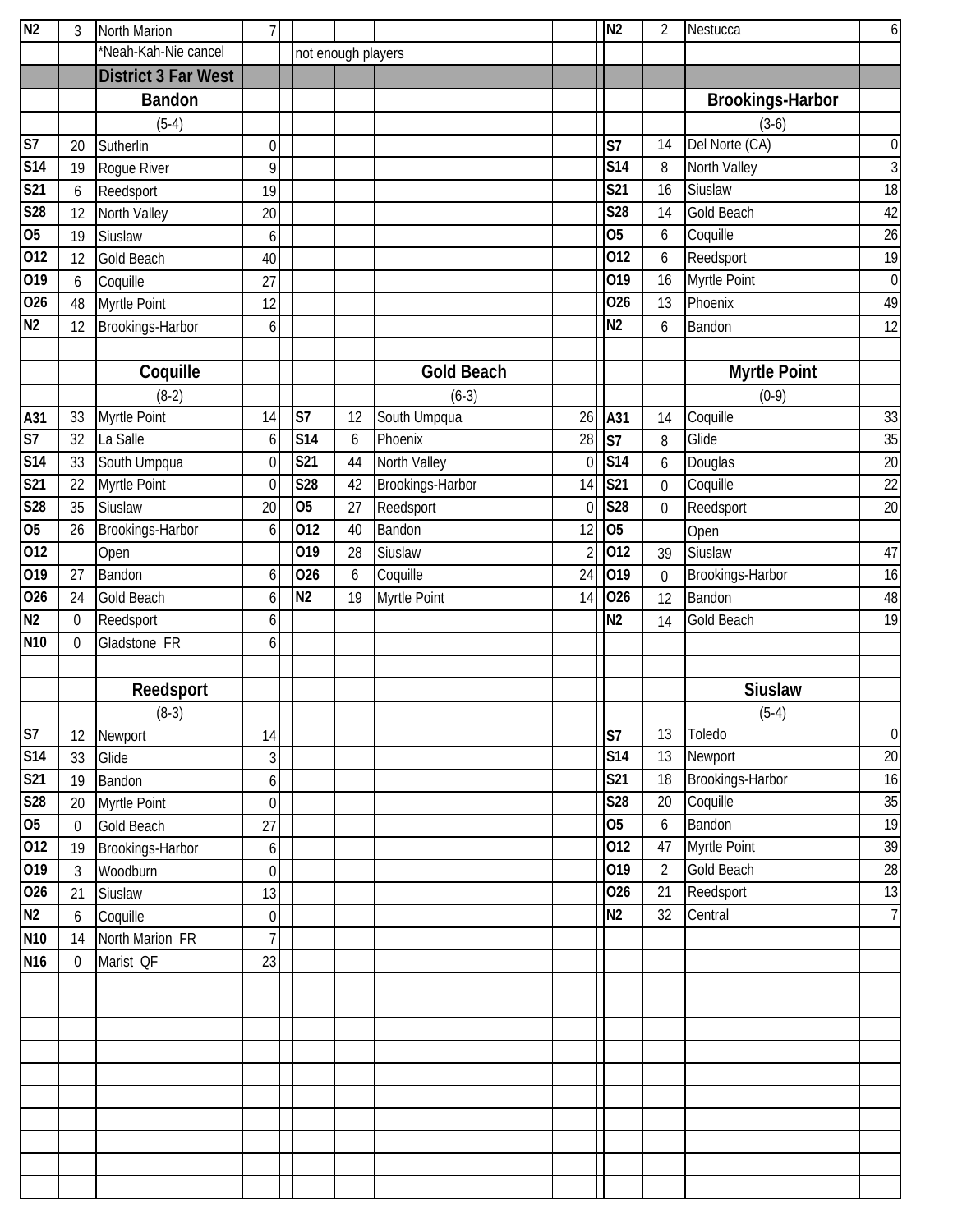|                 |                  | District 4 Valco     |                  |                 |                |                     |          |                          |                  |                      |                       |
|-----------------|------------------|----------------------|------------------|-----------------|----------------|---------------------|----------|--------------------------|------------------|----------------------|-----------------------|
|                 |                  | <b>Central Linn</b>  |                  |                 |                |                     |          |                          |                  | Elmira               |                       |
|                 |                  |                      |                  |                 |                |                     |          |                          |                  | $(5-4)$              |                       |
| S <sub>7</sub>  | 12               | Creswell             | 38               |                 |                |                     |          | S7                       | 28               | <b>Pleasant Hill</b> | $\overline{30}$       |
| S <sub>14</sub> |                  |                      |                  |                 |                |                     |          | <b>S14</b>               | 28               | Central              | $\boldsymbol{0}$      |
| S21             | 19               | Taft                 | 30               |                 |                |                     |          | $\overline{\text{S21}}$  | 39               | Toledo               | $\overline{19}$       |
| S28             | 29               | Newport              | 49               |                 |                |                     |          | <b>S28</b>               | 19               | Taft                 | $\boldsymbol{6}$      |
| 05              | 6                | Philo0math           | 19               |                 |                |                     |          | 05                       | $\overline{7}$   | Newport              | 14                    |
| 012             | 6                | Junction City        | 27               |                 |                |                     |          | 012                      | 41               | Philomath            | $\mathbf{0}$          |
| 019             | $\overline{7}$   | Jeffersom            | $\overline{2}$   |                 |                |                     |          | 019                      | 13               | <b>Junction City</b> | $\overline{20}$       |
| 026             | 6                | Elmira               | 59               |                 |                |                     |          | 026                      | 59               | <b>Central Linn</b>  | $\boldsymbol{6}$      |
| N <sub>2</sub>  | 12               | Toledo               | 13               |                 |                |                     |          | N <sub>2</sub>           | $\overline{7}$   | Sherwood             | 13                    |
|                 |                  |                      |                  |                 |                |                     |          |                          |                  |                      |                       |
|                 |                  |                      |                  |                 |                |                     |          |                          |                  |                      |                       |
|                 |                  | <b>Junction City</b> |                  |                 |                | Newport             |          |                          |                  | Philomath            |                       |
|                 |                  | $(6-4)$              |                  |                 |                | $(8-2)$             |          |                          |                  |                      |                       |
| S <sub>7</sub>  | 14               | Marist               | 43               | S7              | 14             | Reedsport           | 12       | $\overline{\mathsf{S}7}$ | $\boldsymbol{0}$ | Stayton              | 41                    |
| S <sub>14</sub> | 21               | <b>Pleasant Hill</b> | 12               | S <sub>14</sub> | 20             | Siuslaw             | 13       | S <sub>14</sub>          | $\boldsymbol{0}$ | Marist               | $\overline{35}$       |
| S21             | 10               | Newport              | 6                | S21             | 6              | Junction City       | 10       | S21                      | 8                | Yamhill-Carlton      | $\boldsymbol{6}$      |
| S28             | 34               | Philomath            | 6                | S28             | 49             | <b>Central Linn</b> | 29       | S28                      | 6                | <b>Junction City</b> | 34                    |
| 05              | $\overline{7}$   | North Marion         | 13               | 05              | 14             | Elmira              | 7        | 05                       | 19               | <b>Central Linn</b>  | $\boldsymbol{6}$      |
| 012             | 27               | <b>Central Linn</b>  | 6                | 012             | 19             | Toledo              | 6        | 012                      | $\mathbf 0$      | Elmira               | 41                    |
| 019             | 20               | Elmira               | 13               | 019             | 20             | Taft                | 18       | $\overline{019}$         | 12               | Toledo               | $\overline{13}$<br>T) |
| 026             | 20               | Toledo               | $\overline{1}$   | 026             | 10             | Nestucca            | $6 \mid$ | 026                      | 18               | Taft                 | $\overline{26}$       |
| N <sub>2</sub>  | 14               | Taft                 | 27               | N <sub>2</sub>  | 27             | Philomath           | $\bf{8}$ | N <sub>2</sub>           | 8                | Newport              | $\overline{27}$       |
| N <sub>10</sub> | 6                | Rainier FR           | 49               | N <sub>9</sub>  | $\overline{7}$ | Marist FR           | 20       |                          |                  |                      |                       |
|                 |                  |                      |                  |                 |                |                     |          |                          |                  |                      |                       |
|                 |                  |                      |                  |                 |                |                     |          |                          |                  |                      |                       |
|                 |                  |                      |                  |                 |                |                     |          |                          |                  |                      |                       |
|                 |                  |                      |                  |                 |                |                     |          |                          |                  |                      |                       |
|                 |                  | <b>Taft</b>          |                  |                 |                |                     |          |                          |                  | <b>Toledo</b>        |                       |
|                 |                  | $(6-3)$              |                  |                 |                |                     |          |                          |                  | $(3-6)$              |                       |
| S <sub>7</sub>  | 14               | Nestucca             | $\boldsymbol{0}$ |                 |                |                     |          | S7                       | $\mathbf 0$      | Siuslaw              | 13                    |
| S14             | $\boldsymbol{6}$ | North Marion         | 34               |                 |                |                     |          | S <sub>14</sub>          | 27               | Sheridan             | $\overline{20}$       |
| S <sub>21</sub> | 30               | <b>Central Linn</b>  | 18               |                 |                |                     |          | S21                      | 19               | Elmira               | 39                    |
| S28             | 6                | Elmira               | 19               |                 |                |                     |          | S28                      | 20               | Willamina            | 34                    |
| $\overline{05}$ | 22               | Toledo               | 6                |                 |                |                     |          | $\overline{05}$          | 6                | Taft                 | $\overline{22}$       |
| 012             | 22               | Dayton               | $\boldsymbol{0}$ |                 |                |                     |          | 012                      | 6                | Newport              | $\overline{19}$       |
| 019             | 18               | Newport              | 20               |                 |                |                     |          | 019                      | 13               | Philomath            | 12                    |
| 026             | 26               | Philomath            | 18               |                 |                |                     |          | 026                      | $\overline{7}$   | Junction City        | $\overline{20}$       |
| N2              | 27               | Junction City        | 14               |                 |                |                     |          | N <sub>2</sub>           | 13               | <b>Central Linn</b>  | $\overline{12}$       |
|                 |                  |                      |                  |                 |                |                     |          |                          |                  |                      |                       |
|                 |                  |                      |                  |                 |                |                     |          |                          |                  |                      |                       |
|                 |                  |                      |                  |                 |                |                     |          |                          |                  |                      |                       |
|                 |                  |                      |                  |                 |                |                     |          |                          |                  |                      |                       |
|                 |                  |                      |                  |                 |                |                     |          |                          |                  |                      |                       |
|                 |                  |                      |                  |                 |                |                     |          |                          |                  |                      |                       |
|                 |                  |                      |                  |                 |                |                     |          |                          |                  |                      |                       |
|                 |                  |                      |                  |                 |                |                     |          |                          |                  |                      |                       |
|                 |                  |                      |                  |                 |                |                     |          |                          |                  |                      |                       |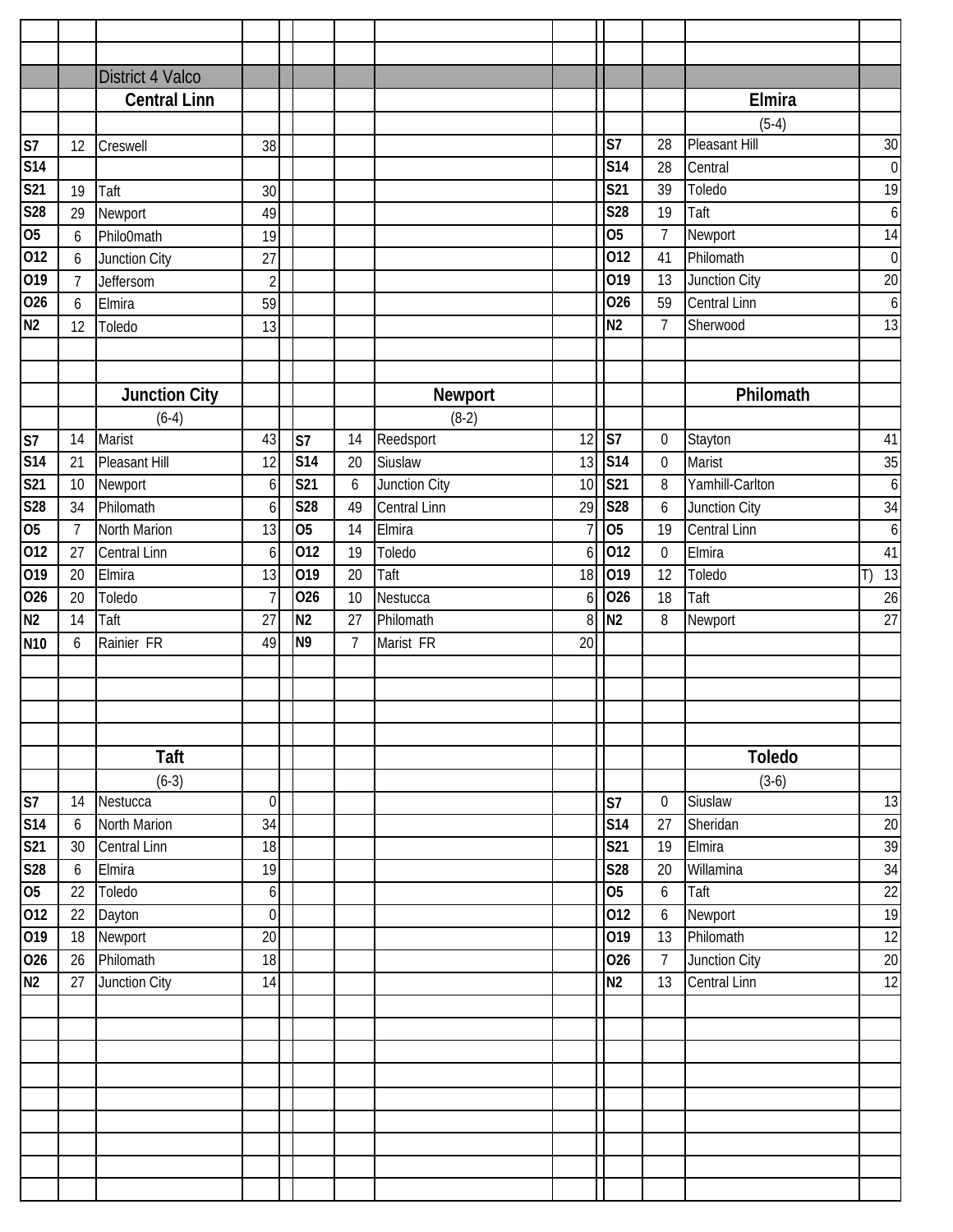|                 |                | District 5 Sky-Em    |                  |                         |                  |                      |                  |                 |                  |                      |                  |
|-----------------|----------------|----------------------|------------------|-------------------------|------------------|----------------------|------------------|-----------------|------------------|----------------------|------------------|
|                 |                | Creswell             |                  |                         |                  | <b>Douglas</b>       |                  |                 |                  | Glide                |                  |
|                 |                | $(2-7)$              |                  |                         |                  | $(6-3)$              |                  |                 |                  | $(2-7)$              |                  |
| S7              | 38             | Central Linn         | 12               | S7                      | 14               | Rogue River          | 20<br>ot)        | S7              | 35               | Myrtle Point         | 8                |
| <b>S14</b>      | 47             | Gaston               | 14               | $\overline{\text{S}14}$ | 20               | Myrtle Point         | 6                | S <sub>14</sub> | 3                | Reedsport            | 33               |
| S21             | 0              | Oakridge             | 22               | S21                     | 47               | Glide                | $\theta$         | S21             | $\mathbf 0$      | Douglas              | 47               |
| S28             | 0              | Marist               | 35               | S28                     | $\overline{9}$   | South Umpqua         | 15               | S28             | 13               | Oakridge             | $\overline{28}$  |
| 05              | 6              | Glide                | 19               | $\overline{05}$         | 24               | Sutherlin            | $\boldsymbol{0}$ | 05              | 19               | Creswell             | $\boldsymbol{6}$ |
| 012             | 6              | Pleasant Hill        | 14               | 012                     | 41               | <b>Oakridge</b>      | 20               | 012             | 6                | Sutherlin            | 14               |
| 019             | $\mathbf 0$    | Douglas              | $\overline{25}$  | 019                     | 25               | Creswell             | $\overline{0}$   | 019             | 6                | <b>Pleasant Hill</b> | $\overline{47}$  |
| 026             | 6              | South Umpqua         | 29               | 026                     | 27               | <b>Pleasant Hill</b> | 12               | 026             | $\theta$         | <b>Marist</b>        | 56               |
| N <sub>2</sub>  | 0              | Sutherlin            | 18               | N <sub>2</sub>          | $\overline{7}$   | Marist               | 12               | N <sub>2</sub>  | $\mathbf 0$      | South Umpqua         | $\overline{36}$  |
|                 |                |                      |                  |                         |                  |                      |                  |                 |                  |                      |                  |
|                 |                | <b>Marist</b>        |                  |                         |                  |                      |                  |                 |                  | Oakridge             |                  |
|                 |                | $(11-1)$             |                  |                         |                  |                      |                  |                 |                  | $(5-4)$              |                  |
| S7              | 43             | Junction City        | 14               |                         |                  |                      |                  | S7              | 8                | Cascade              | 14               |
| S14             | 35             | Philomath            | $\mathbf 0$      |                         |                  |                      |                  | <b>S14</b>      | 20               | <b>Banks</b>         | $\boldsymbol{0}$ |
| S21             | 35             | Pleasant Hill        | 12               |                         |                  |                      |                  | S21             | 22               | Creswell             | $\overline{0}$   |
| S28             | 35             | Creswell             | $\mathbf 0$      |                         |                  |                      |                  | <b>S28</b>      | 28               | Glide                | 13               |
| 05              | 28             | Oakridge             | $\mathbf 0$      |                         |                  |                      |                  | 05              | $\mathbf 0$      | Marist               | 28               |
| 012             | 18             | South Umpqua         | $\mathbf 0$      |                         |                  |                      |                  | 012             | 20               | Douglas              | 41               |
| 019             | 24             | Sutherlin            | 12               |                         |                  |                      |                  | 019             | 6                | South Umpqua         | 35               |
| 026             | 56             | Glide                | $\mathbf 0$      |                         |                  |                      |                  | 026             | 18               | Sutherlin            | 14               |
| N <sub>2</sub>  | 12             | Douglas              | $\overline{7}$   |                         |                  |                      |                  | N <sub>2</sub>  | 22               | Pleasant Hill        | 16               |
| N <sub>9</sub>  | 20             | Newport FR           | $\overline{7}$   |                         |                  |                      |                  |                 |                  |                      |                  |
| N <sub>16</sub> | 23             | Reedsport QF         | 0                |                         |                  |                      |                  |                 |                  |                      |                  |
| N24             | 13             | Phoenix SF           | 17               |                         |                  |                      |                  |                 |                  |                      |                  |
|                 |                | <b>Pleasant Hill</b> |                  |                         |                  | South Umpqua         |                  |                 |                  | Sutherlin            |                  |
|                 |                | $(4-5)$              |                  |                         |                  | $(7-3)$              |                  |                 |                  | $(2-7)$              |                  |
| S <sub>7</sub>  | 30             | Elmira               | 28               | S <sub>7</sub>          | 26               | Gold Beach           | 12               | S7              | $\boldsymbol{0}$ | Bandon               | 20               |
| <b>S14</b>      | 12             | Junction City        | 21               | <b>S14</b>              | $\boldsymbol{0}$ | Coquille             | 33               | <b>S14</b>      | $\mathbf 0$      | <b>Burns</b>         | 53               |
| S <sub>21</sub> | 12             | Marist               | 35               | S21                     | 38               | Sutherlin            | 14               | S <sub>21</sub> | 14               | South Umpqua         | 38               |
| S <sub>28</sub> | 26             | Sutherlin            | $\mathbf 0$      | S28                     | 15               | Douglas              | $\overline{9}$   | S28             | $\mathbf{0}$     | <b>Pleasant Hill</b> | 26               |
| 05              | $\overline{0}$ | South Umpqua         | 15               | 05                      | 15               | <b>Pleasant Hill</b> | $\overline{0}$   | 05              | $\mathbf 0$      | Douglas              | 24               |
| 012             | 14             | Creswell             | $\boldsymbol{6}$ | 012                     | $\boldsymbol{0}$ | Marist               | 18               | 012             | 14               | Glide                | $\boldsymbol{6}$ |
| 019             | 47             | Glide                | 6                | 019                     | 35               | Oakridge             | 6 <sup>1</sup>   | 019             | 12               | Marist               | 24               |
| 026             | 12             | Douglas              | 27               | 026                     | 29               | Creswell             | $6 \mid$         | 026             | 14               | Oakridge             | $\overline{18}$  |
| N <sub>2</sub>  | 16             | Oakridge             | $\overline{22}$  | N <sub>2</sub>          | $\overline{36}$  | Glide                | $\overline{0}$   | N <sub>2</sub>  | 18               | Creswell             | $\overline{0}$   |
|                 |                |                      |                  | N <sub>9</sub>          | 13               | Dayton               | 20               |                 |                  |                      |                  |
|                 |                |                      |                  |                         |                  |                      |                  |                 |                  |                      |                  |
|                 |                |                      |                  |                         |                  |                      |                  |                 |                  |                      |                  |
|                 |                |                      |                  |                         |                  |                      |                  |                 |                  |                      |                  |
|                 |                |                      |                  |                         |                  |                      |                  |                 |                  |                      |                  |
|                 |                |                      |                  |                         |                  |                      |                  |                 |                  |                      |                  |
|                 |                |                      |                  |                         |                  |                      |                  |                 |                  |                      |                  |
|                 |                |                      |                  |                         |                  |                      |                  |                 |                  |                      |                  |
|                 |                |                      |                  |                         |                  |                      |                  |                 |                  |                      |                  |
|                 |                |                      |                  |                         |                  |                      |                  |                 |                  |                      |                  |
|                 |                |                      |                  |                         |                  |                      |                  |                 |                  |                      |                  |
|                 |                |                      |                  |                         |                  |                      |                  |                 |                  |                      |                  |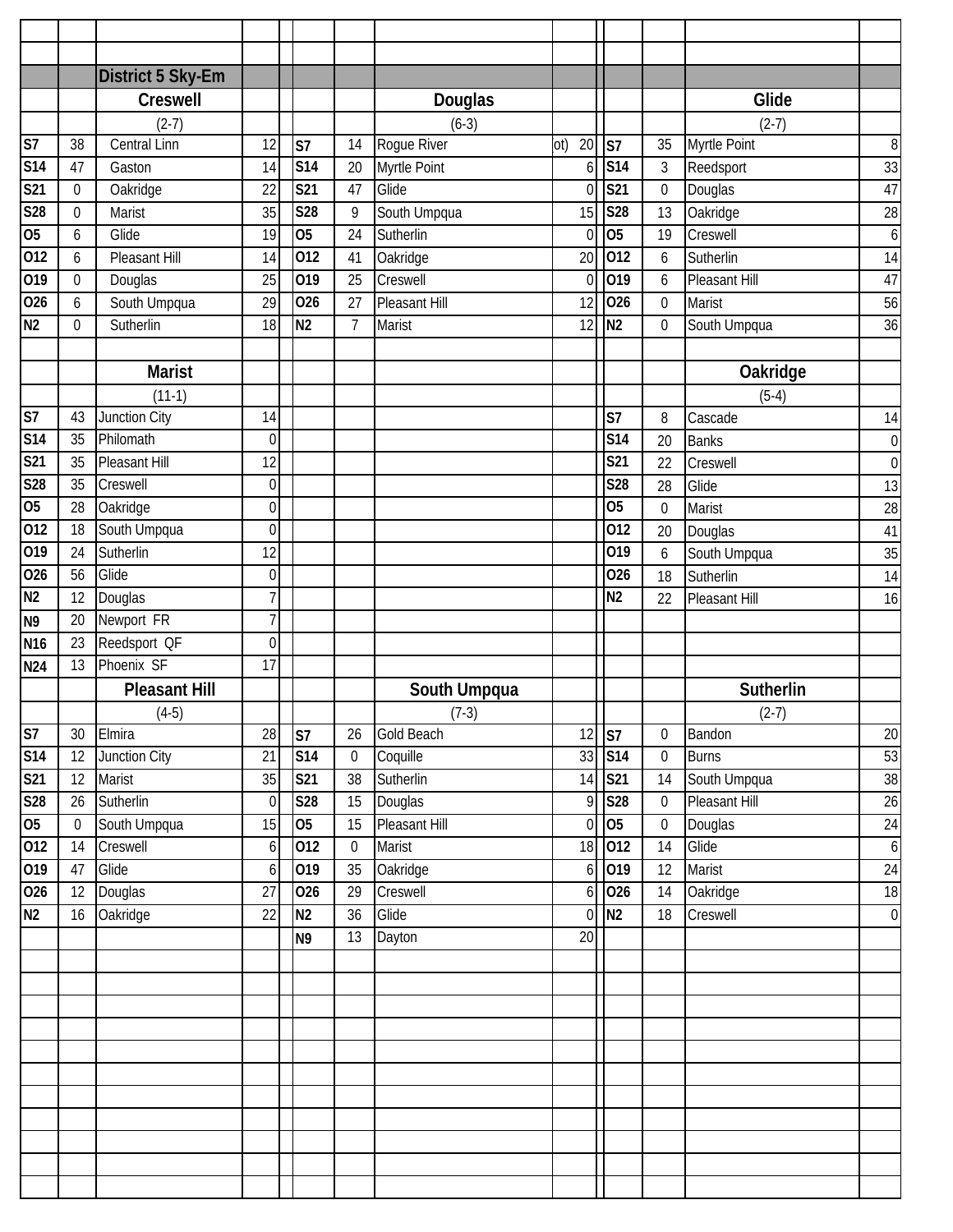|                          |                | <b>Distirct 6 Skyline</b>        |                |                 |                  |                           |                |                 |                  |                                |                  |
|--------------------------|----------------|----------------------------------|----------------|-----------------|------------------|---------------------------|----------------|-----------------|------------------|--------------------------------|------------------|
|                          |                | Henley                           |                |                 |                  | <b>Illionis Valley</b>    |                |                 |                  | Lakeview                       |                  |
|                          |                | $(5-3)$                          |                |                 |                  |                           |                |                 |                  | $(0-9)$                        |                  |
| S <sub>7</sub>           | 21             | Modoc (CA)                       | $\mathbf 0$    | S7              |                  |                           |                | S7              | 6                | <b>Burns</b>                   | 39               |
| S <sub>14</sub>          | $\overline{0}$ | <b>Klamath Union</b>             | 35             | S <sub>14</sub> |                  | no                        |                | <b>S14</b>      | $\boldsymbol{0}$ | Modoc (CA)                     | 31               |
| S21                      | 26             | Eagle Point                      | $\mathbf 0$    | S21             |                  | varity                    |                | S21             | 13               | Madras                         | 27               |
| S28                      | 24             | Mazama                           | 0              | S28             |                  | football                  |                | S28             | $\overline{7}$   | <b>Grant Union</b>             | $\overline{21}$  |
| 05                       | 28             | <b>Roque River</b>               | $\theta$       | 05              |                  |                           |                | 05              | 8                | North Valley                   | 14               |
| 012                      | 6              | North Valley                     | 13             | 012             |                  |                           |                | 013             | $\overline{1}$   | Gladstone                      | 14               |
| 019                      | 21             | Lakeview                         | $\theta$       | 019             |                  |                           |                | 019             | 6                | Phoenix                        | 31               |
| 026                      | 14             | Phoenix                          | 27             | 026             |                  |                           |                | 026             | $\mathbf 0$      | Henley                         | 21               |
| N <sub>2</sub>           |                |                                  |                | N <sub>2</sub>  |                  |                           |                | N <sub>2</sub>  | $\boldsymbol{0}$ | Rogue River                    | $\overline{26}$  |
|                          |                |                                  |                |                 |                  |                           |                |                 |                  |                                |                  |
|                          |                |                                  |                |                 |                  |                           |                |                 |                  |                                |                  |
|                          |                | <b>North Valley</b>              |                |                 |                  | Phoenix                   |                |                 |                  | <b>Rogue River</b>             |                  |
|                          |                | $(3-6)$                          |                |                 |                  | $(12-1)$                  |                |                 |                  | $(3-7)$                        |                  |
| S <sub>7</sub>           | 6              | <b>Hidden Valley</b>             | 41             | S7              | 19               | Waldport                  | $\mathbf 0$    | A31             | $\overline{2}$   | St. Mary's                     | 7 <sup>1</sup>   |
| <b>S14</b>               | 3              | Brookings-Harbor                 | 8              | S <sub>14</sub> | 28               | <b>Gold Beach</b>         | 6              | S7              | 20               | Douglas                        | 14               |
| S21                      | 0              | Gold Beach                       | 44             | S21             | 14               | Yreka-CA                  | 7              | S14             | 9                | Bandon                         | 19               |
| S <sub>28</sub>          | 20             | Bandon                           | 12             | S28             | 6                | <b>Burns</b>              | 21             | S21             | $\mathbf 0$      | Cascade                        | 14               |
| 05                       | 14             | Lakeview                         | 8              | 05              | 27               | Rogue River               | $\mathbf 0$    | <b>S28</b>      | 12               | Yreka (CA)                     | 21               |
| 012                      | $\overline{7}$ | Phoenix                          | 35             | 012             | 35               | North Valley              | $\overline{7}$ | $\overline{05}$ | $\mathbf 0$      | Phoenix                        | 21               |
| $\overline{019}$         | 13             | Henley                           | 6              | 019             | 31               | Lakeview                  | 6              | 012             | $\theta$         | Henley                         | $\overline{27}$  |
| 026                      | 6              | Rogue River                      | 15             | 026             | 49               | Brookings-Harbor          | 13             | 019             |                  | Open                           | $\overline{28}$  |
| N <sub>2</sub>           | 6              | Ashland                          | 20             | N <sub>2</sub>  | 27               | Henley                    | 14             | 026             | 15               | North Valley                   | $\boldsymbol{6}$ |
|                          |                |                                  |                | N <sub>10</sub> | 41               | Vale FR                   | 14             | N <sub>2</sub>  | 26               | Lakeview                       | $\boldsymbol{0}$ |
|                          |                |                                  |                | N <sub>16</sub> | 27               | St. Helens QF             | 10             | N <sub>10</sub> | $\boldsymbol{0}$ | <b>Burns FR</b>                | 20               |
|                          |                |                                  |                | N24             | 17               | Marist SF                 | 13             |                 |                  |                                |                  |
|                          |                |                                  |                | D <sub>1</sub>  | 21               | <b>Burns</b> F            | 6              |                 |                  |                                |                  |
|                          |                |                                  |                |                 |                  |                           |                |                 |                  |                                |                  |
|                          |                |                                  |                |                 |                  |                           |                |                 |                  |                                |                  |
|                          |                | <b>District 7 Greater Oregon</b> |                |                 |                  |                           |                |                 |                  |                                |                  |
|                          |                | <b>Burns</b>                     |                |                 |                  | <b>Grant Union</b>        |                |                 |                  | <b>Madras</b>                  |                  |
|                          |                |                                  |                |                 |                  |                           |                |                 |                  |                                |                  |
| $\overline{\mathsf{S}7}$ | 39             | Lakeview                         | 6              | S7              | 8                | $(1-8)$<br>Middleton (ID) | 21             | S7              | $\mathbf 0$      | $(2-7)$<br><b>Crook County</b> | 22               |
| S <sub>14</sub>          | 53             | Sutherlin                        | $\overline{0}$ | S14             | $\mathbf 0$      | Buhl (ID)                 | 41             | S <sub>14</sub> | 18               | Gladstone                      | 33               |
| $\overline{\text{S21}}$  |                |                                  |                | S21             | $\boldsymbol{0}$ | Emmett (ID)               | 18             | S21             | 27               | Lakeview                       | 3                |
| S28                      | 21             | Phoenix                          | 6              | <b>S28</b>      | 12               | Lakeview                  | $\overline{7}$ | <b>S28</b>      | $\overline{7}$   | Salem Academy                  | 20               |
| 05                       | 15             | Vale                             | $\mathbf 0$    | O <sub>5</sub>  | $\boldsymbol{0}$ | Nyssa                     | 40             | 05              | 6                | McLoughlin                     | $\overline{7}$   |
| 012                      | 15             | Madras                           | $\mathbf 0$    | 012             | $\mathbf 0$      | McLoughlin                | 18             | 012             | $\mathbf 0$      | <b>Burns</b>                   | 15               |
| 019                      | 30             | McLoughlin                       | 6              | 019             | 6                | Vale                      | 28             | 019             | 12               |                                | 21               |
| $\overline{0}26$         | 7              |                                  | $\mathbf 0$    | 026             |                  | Madras                    | 26             | 026             | 26               | Nyssa<br><b>Grant Union</b>    | $\boldsymbol{0}$ |
|                          |                | Nyssa                            |                |                 | $\boldsymbol{0}$ |                           |                |                 |                  |                                |                  |
| N <sub>2</sub>           | 42             | <b>Grant Union</b>               | 6              | N <sub>2</sub>  | 6                | <b>Burns</b>              | 42             | N <sub>2</sub>  | $\mathbf 0$      | Vale                           | 26               |
| N <sub>10</sub>          | 20             | Rogue River FR                   | $\mathbf 0$    |                 |                  |                           |                |                 |                  |                                |                  |
| <b>N17</b>               | 21             | Rainier QF                       | $\overline{0}$ |                 |                  |                           |                |                 |                  |                                |                  |
| N24                      | 20             | Gladstone SF                     | 6              |                 |                  |                           |                |                 |                  |                                |                  |
| D <sub>1</sub>           | 6              | Phoenix F                        | 21             |                 |                  |                           |                |                 |                  |                                |                  |
|                          |                |                                  |                |                 |                  |                           |                |                 |                  |                                |                  |
|                          |                |                                  |                |                 |                  |                           |                |                 |                  |                                |                  |
|                          |                |                                  |                |                 |                  |                           |                |                 |                  |                                |                  |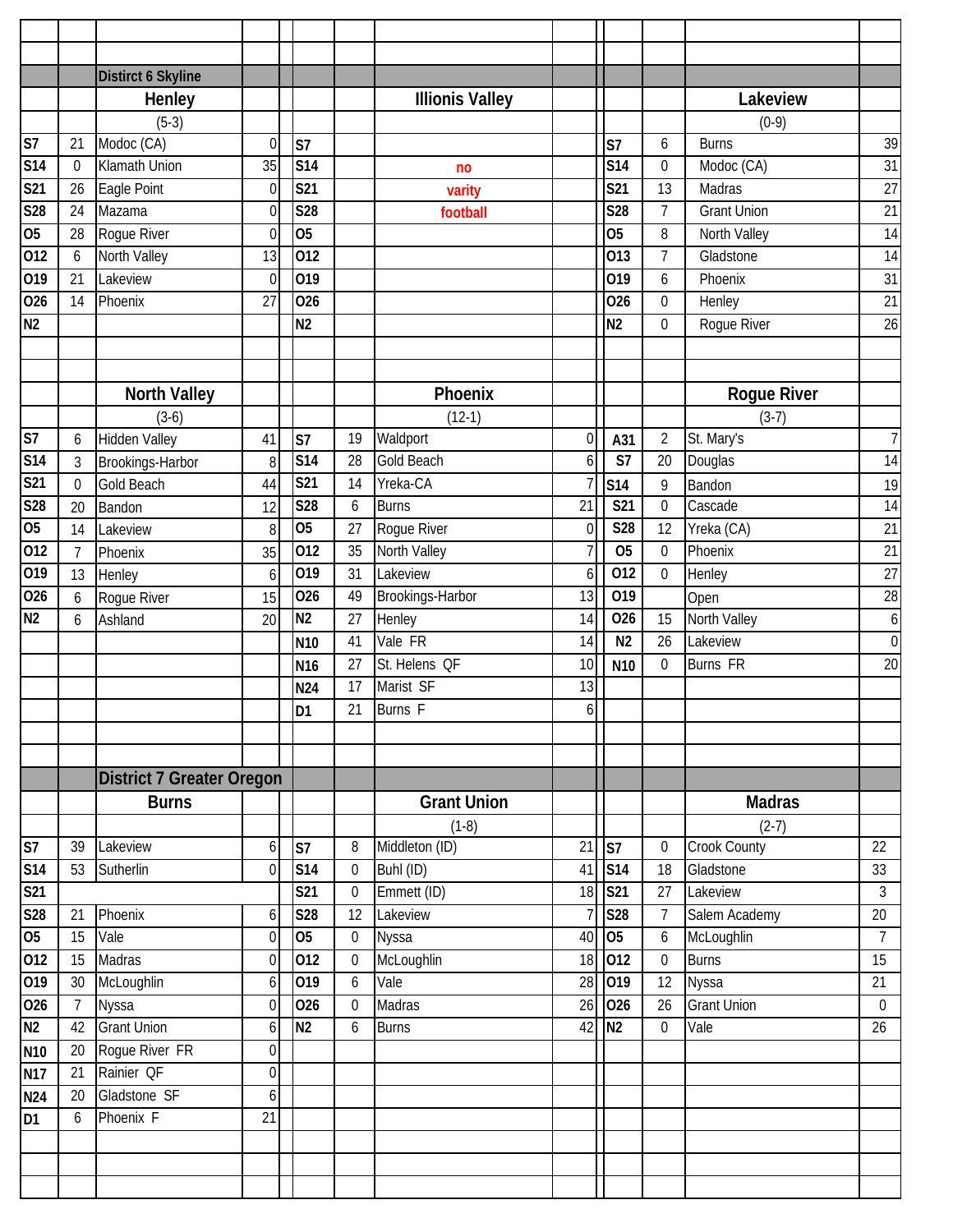|                          |                 | McLoughlin                |                  |                  |                  | <b>Nyssa</b>       |                 |                         |                  | Vale                   |                  |
|--------------------------|-----------------|---------------------------|------------------|------------------|------------------|--------------------|-----------------|-------------------------|------------------|------------------------|------------------|
|                          |                 | $(3-6)$                   |                  |                  |                  |                    |                 |                         |                  |                        |                  |
| $\overline{\mathsf{S}7}$ | 6               | DeSales (WA)              | 25               | A31              |                  | 6 Valley View (ID) | 26              | S7                      | 12               | Ontario                | 15               |
| S14                      | 12              | Connell (WA)              | 13               | S7               |                  |                    |                 | S <sub>14</sub>         | 31               | Kuna (ID)              | $\overline{12}$  |
| S21                      | 20              | Chewelah (WA)             | 6                | S <sub>14</sub>  | 24               | Weiser (ID)        | 27              | S21                     | 14               | Bishop Kelly (ID) (ot) | $\overline{17}$  |
| S28                      | 8               | St. Helens                | 15               | $\overline{S21}$ | 42               | Wood River (ID)    | $\Omega$        | S28                     | $\theta$         | Vallivue (ID)          | $\boldsymbol{6}$ |
| 05                       | $\overline{7}$  | Madras                    | 6                | S28              |                  |                    |                 | 05                      | $\mathbf 0$      | <b>Burns</b>           | 15               |
| 012                      | 18              | <b>Grant Union</b>        | $\mathbf{0}$     | $\overline{05}$  | 40               | <b>Grant Union</b> | $\mathbf{0}$    | 012                     | 32               | <b>Nyssa</b>           | $\boldsymbol{6}$ |
| 019                      | 6               | <b>Burns</b>              | 30               | 012              | 6                | Vale               | 32              | 019                     | 28               | <b>Grant Union</b>     | $\boldsymbol{6}$ |
| 026                      | $\overline{7}$  | Vale                      | 21               | 019              | $\boldsymbol{0}$ | <b>Burns</b>       | $\overline{7}$  | 026                     | 21               | McLoughlin             | 7                |
| N <sub>2</sub>           | 6               | <b>Nyssa</b>              | 25               | 026              | 21               | Madras             | 12              | N <sub>2</sub>          | 26               | Madras                 | $\overline{0}$   |
|                          |                 |                           |                  | N <sub>2</sub>   | 25               | McLoughlin         | 6 <sup>1</sup>  | N <sub>10</sub>         | 14               | Phoenix FR             | 41               |
|                          |                 |                           |                  |                  |                  |                    |                 |                         |                  |                        |                  |
|                          |                 |                           |                  |                  |                  |                    |                 |                         |                  |                        |                  |
|                          |                 | <b>District 8 Captial</b> |                  |                  |                  |                    |                 |                         |                  |                        |                  |
|                          |                 | Cascade                   |                  |                  |                  |                    |                 |                         |                  | Central                |                  |
|                          |                 | $(8-2)$                   |                  |                  |                  |                    |                 |                         |                  | $(0-9)$                |                  |
| S7                       | 14              | Oakridge                  | 8                |                  |                  |                    |                 | S7                      | 12               | Scappoose              | 13               |
| <b>S14</b>               | 26              | Yamhill-Carlton           | $\mathbf 0$      |                  |                  |                    |                 | $\overline{S14}$        | $\mathbf 0$      | Elmira                 | $\overline{28}$  |
| S21                      | 14              | Rogue River               | $\overline{0}$   |                  |                  |                    |                 | S21                     | 14               | Gladstone              | 33               |
| S28                      | 13              | Gladstone                 | 20               |                  |                  |                    |                 | $\overline{\text{S28}}$ | $\mathbf 0$      | Woodburn               | $\overline{8}$   |
| 05                       | 27              | Woodburn                  | 7                |                  |                  |                    |                 | 05                      | 17               | Stayton                | 38               |
| 011                      | 40              | Stayton                   | 13               |                  |                  |                    |                 | 011                     | 13               | La Salle               | $\overline{19}$  |
| 019                      | 55              | Central                   | 6                |                  |                  |                    |                 | 019                     | 6                | Cascade                | 55               |
| 026                      | 14              | La Salle                  | 6                |                  |                  |                    |                 | 026                     | 3                | Salem Academy          | $\overline{20}$  |
| N <sub>2</sub>           | 14              | Salem Academy             | $\mathbf 0$      |                  |                  |                    |                 | N <sub>2</sub>          | $\overline{7}$   | Siuslaw                | 32               |
| N <sub>10</sub>          | 31              | St. Helens FR             | 32               |                  |                  |                    |                 |                         |                  |                        |                  |
|                          |                 |                           |                  |                  |                  |                    |                 |                         |                  |                        |                  |
|                          |                 |                           |                  |                  |                  |                    |                 |                         |                  |                        |                  |
|                          |                 | Gladstone                 |                  |                  |                  | La Salle           |                 |                         |                  | Salem Academy          |                  |
|                          |                 | $(11-1)$                  |                  |                  |                  | $(2-6)$            |                 |                         |                  | $(5-4)$                |                  |
| $\overline{\mathsf{S}7}$ | 28              | Tillamook                 | 12               | S7               | 6                | Coquille           | 32              | S <sub>7</sub>          | 6                | Regis                  | 10               |
| <b>S14</b>               | 33              | Madras                    | 18               | <b>S14</b>       | $\boldsymbol{0}$ | Tillamook          | 27              | S14                     | 16               | Vernonia               | $\overline{14}$  |
| S21                      | 33              | Central                   | 14               | S21              | 9                | Salem Academy      | 14              | S <sub>21</sub>         | 14               | LaSalle                | $\boldsymbol{0}$ |
| S28                      | 20              | Cascade                   | 13               | S28              | $\mathbf 0$      | Stayton            | $\overline{27}$ | S <sub>28</sub>         | 20               | Madras                 | $\overline{7}$   |
| O <sub>5</sub>           | 48              | Salem Academy             | 13               | $\overline{05}$  |                  |                    |                 | $\overline{05}$         | 13               | Gladstone              | 48               |
| 013                      | 14              | Lakeview                  | $\overline{7}$   | 11               | 19               | Central            | 13              | 11                      | 6                | Woodburn               | $\overline{25}$  |
| 019                      | 31              | La Salle                  | 8                | 019              | $\, 8$           | Gladstone          | 31              | 019                     | 14               | Stayton                | 13               |
| 026                      | 34              | Woodburn                  | 6                | 026              | 6                | Cascade            | 14              | 026                     | 20               | Central                | $\sqrt{3}$       |
| N <sub>2</sub>           | $7\overline{ }$ | Stayton                   | $\boldsymbol{0}$ | N <sub>2</sub>   | $\overline{7}$   | Woodburn           | $\overline{0}$  | N <sub>2</sub>          | $\boldsymbol{0}$ | Cascade                | $\overline{14}$  |
| N <sub>10</sub>          | 6               | Coquille FR               | $\boldsymbol{0}$ |                  |                  |                    |                 |                         |                  |                        |                  |
| N <sub>16</sub>          | 35              | Dayton QF                 | 6                |                  |                  |                    |                 |                         |                  |                        |                  |
| N24                      | 6               | <b>Burns SF</b>           | 20               |                  |                  |                    |                 |                         |                  |                        |                  |
|                          |                 |                           |                  |                  |                  |                    |                 |                         |                  |                        |                  |
|                          |                 |                           |                  |                  |                  |                    |                 |                         |                  |                        |                  |
|                          |                 |                           |                  |                  |                  |                    |                 |                         |                  |                        |                  |
|                          |                 |                           |                  |                  |                  |                    |                 |                         |                  |                        |                  |
|                          |                 |                           |                  |                  |                  |                    |                 |                         |                  |                        |                  |
|                          |                 |                           |                  |                  |                  |                    |                 |                         |                  |                        |                  |
|                          |                 |                           |                  |                  |                  |                    |                 |                         |                  |                        |                  |